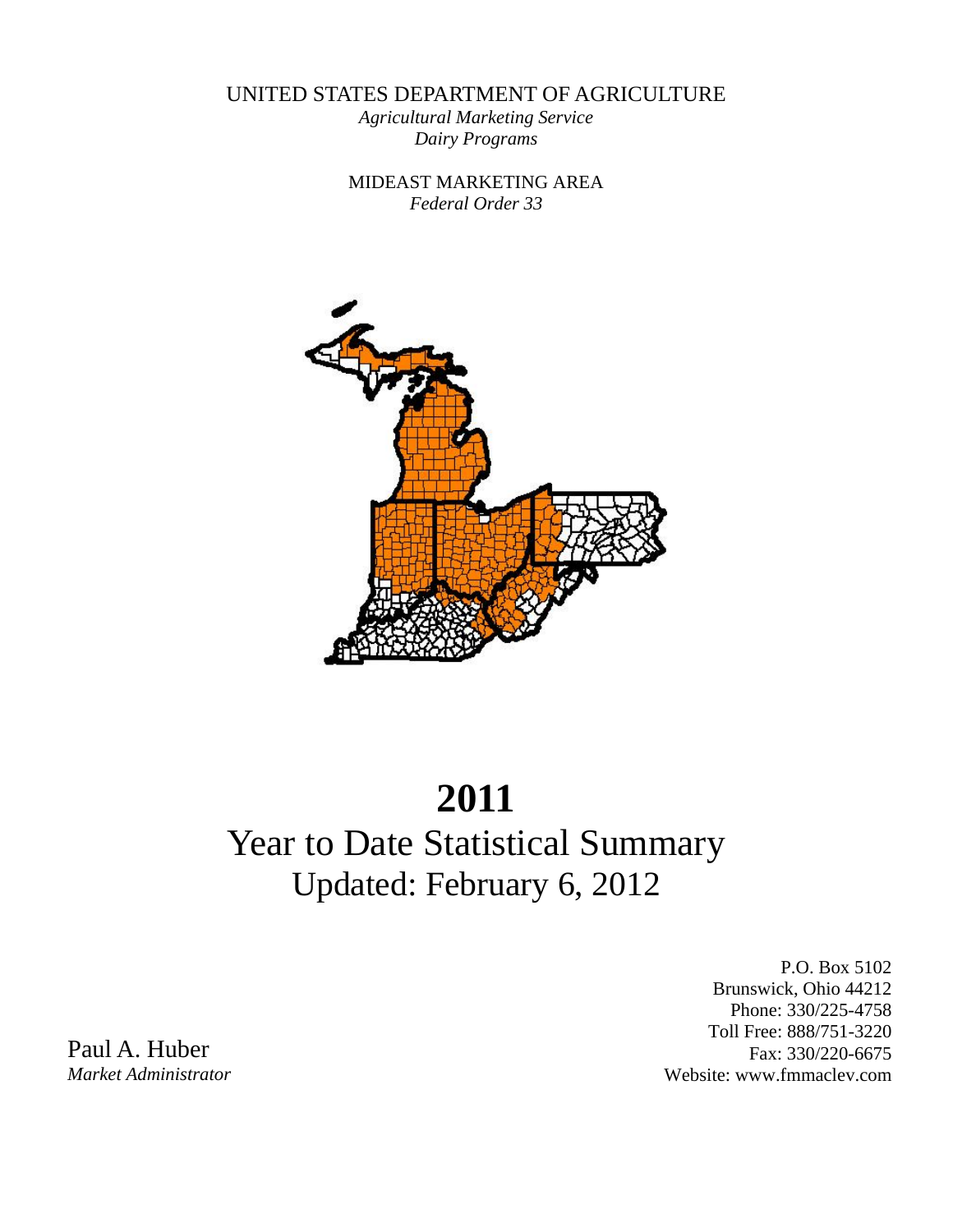| Table        |                                                                        | Page |
|--------------|------------------------------------------------------------------------|------|
| $\mathbf{1}$ | NATIONAL AGRICULTURAL STATISTICAL SERVICE DAIRY PRODUCT PRICE AVERAGES | 3    |
| 2            | <b>CLASS PRICES</b>                                                    | 4    |
| 3            | PRODUCER PRICES                                                        | 5    |
| 4            | PRODUCER PRODUCTION SUMMARY                                            | 6    |
| 5            | RECEIPTS AT POOL PLANTS                                                | 7    |
| 6            | PRODUCER RECEIPTS UTILIZATION BY CLASSIFICATION                        | 8    |
| 7            | PRODUCER RECEIPTS SKIM UTILIZATION BY CLASSIFICATION                   | 9    |
| 8            | PRODUCER RECEIPTS BUTTERFAT UTILIZATION BY CLASSIFICATION              | 10   |
| 9            | <b>CLASS I DISPOSITION AT POOL PLANTS</b>                              | 11   |
| 10           | <b>CLASS II DISPOSITION AT POOL PLANTS</b>                             | 12   |
| 11           | <b>CLASS III DISPOSITION AT POOL PLANTS</b>                            | 13   |
| 12           | <b>CLASS IV DISPOSITION AT POOL PLANTS</b>                             | 14   |
| 13           | MIDEAST RECEIPTS OF PRODUCER MILK BY STATE                             | 15   |
| 14           | MIDEAST NUMBER OF PRODUCERS BY STATE                                   | 16   |
| 15           | MIDEAST PRODUCER MILK PER PRODUCER BY STATE                            | 17   |
| 16           | RECEIPT OF PRODUCER MILK BY STATE AND COUNTY                           | 18   |

#### NON-DISCRIMINATION CIVIL RIGHTS STATEMENT

The U.S. Department of Agriculture (USDA) prohibits discrimination in all of its programs and activities on the basis of race, color, national origin, age, disability, and where applicable, sex, marital status, familial status, parental status, religion, sexual orientation, political beliefs, genetic information, reprisal, or because all or part of an individual's income is derived from any public assistance program. (Not all prohibited bases apply to all programs.) Persons with disabilities who require alternative means for communication of program information (Braille, large print, audiotape, etc.) should contact USDA's TARGET Center at (202) 720-2600 (voice and TDD). To file a complaint of discrimination, write to USDA, Assistant Secretary for Civil Rights, Office of the Assistant Secretary for Civil Rights, 1400 Independence Avenue, S.W., Stop 9410, Washington, DC 20250-9410, or call toll-free at (866) 632-9992 (English) or (800) 877-8339 (TDD) or (866) 377-8642 (English Federal-relay) or (800) 845-6136 (Spanish Federal-relay). USDA is an equal opportunity provider and employer.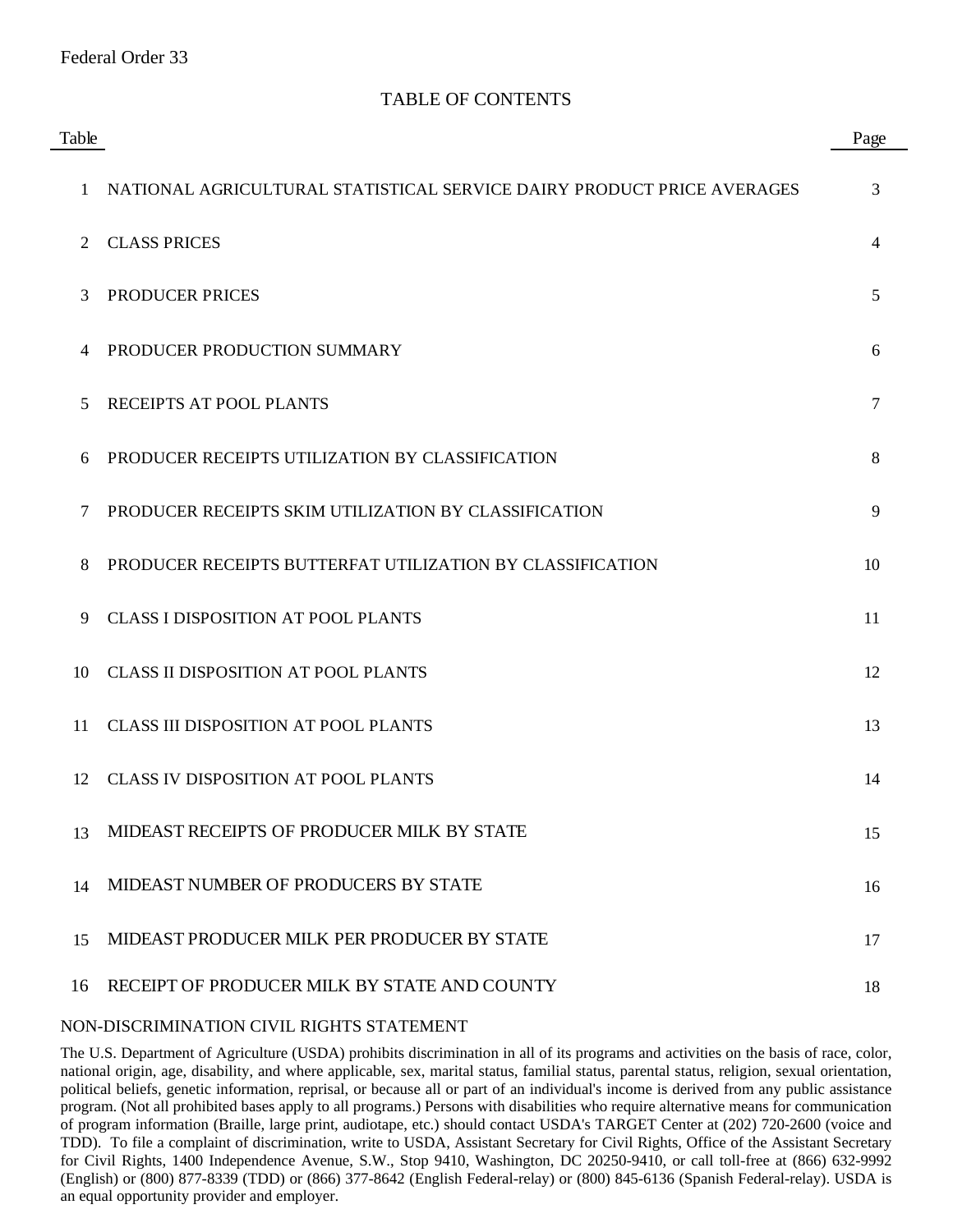#### NATIONAL AGRICULTURAL STATISTICAL SERVICE DAIRY PRODUCT PRICE AVERAGES

Two-Week Average 1/ Monthly Average 2/

|                  |          |               | Nonfat               |          |          |               | Nonfat    |          |
|------------------|----------|---------------|----------------------|----------|----------|---------------|-----------|----------|
|                  | Cheese   | <b>Butter</b> | Dry Milk             | Dry Whey | Cheese   | <b>Butter</b> | Dry Milk  | Dry Whey |
|                  |          |               | ${\rm (per \, lb.)}$ |          |          |               | (per lb.) |          |
| 2011             |          |               |                      |          |          |               |           |          |
| <b>JANUARY</b>   | \$1.3757 | \$1.7407      | \$1.2423             | \$0.3915 | \$1.4076 | \$1.8428      | \$1.2530  | \$0.3935 |
| <b>FEBRUARY</b>  | 1.6386   | 2.0820        | 1.3467               | 0.4146   | 1.7449   | 2.0680        | 1.3728    | 0.4234   |
| <b>MARCH</b>     | 1.9735   | 2.0363        | 1.4733               | 0.4618   | 1.9722   | 2.0591        | 1.4945    | 0.4578   |
| <b>APRIL</b>     | 1.6768   | 1.9869        | 1.5698               | 0.4775   | 1.6983   | 1.9975        | 1.5680    | 0.4808   |
| <b>MAY</b>       | 1.6413   | 2.0460        | 1.6065               | 0.4915   | 1.6534   | 2.0292        | 1.6120    | 0.4929   |
| <b>JUNE</b>      | 1.7934   | 2.1343        | 1.6462               | 0.5201   | 1.8999   | 2.1287        | 1.6520    | 0.5233   |
| <b>JULY</b>      | 2.1308   | 2.0291        | 1.6571               | 0.5470   | 2.1243   | 2.0304        | 1.6159    | 0.5494   |
| <b>AUGUST</b>    | 2.1529   | 2.0852        | 1.5804               | 0.5639   | 2.1402   | 2.0695        | 1.5739    | 0.5691   |
| <b>SEPTEMBER</b> | 1.8347   | 1.9893        | 1.5461               | 0.5900   | 1.8592   | 1.9886        | 1.5439    | 0.5926   |
| <b>OCTOBER</b>   | 1.7437   | 1.7552        | 1.5328               | 0.6121   | 1.7471   | 1.7893        | 1.5109    | 0.6152   |
| <b>NOVEMBER</b>  | 1.7788   | 1.8388        | 1.4783               | 0.6342   | 1.8415   | 1.7824        | 1.4522    | 0.6380   |
| <b>DECEMBER</b>  | 1.8102   | 1.6079        | 1.4419               | 0.6549   | 1.8070   | 1.6119        | 1.4201    | 0.6538   |
| <b>AVERAGE</b>   | \$1.7959 | \$1.9443      | \$1.5101             | \$0.5299 | \$1.8246 | \$1.9498      | \$1.5058  | \$0.5325 |

1/ Used to compute the advanced prices announced on or before the 23rd for the following month.

2/ Used to compute the Class and Component Prices announced on or before the 5th of the following month.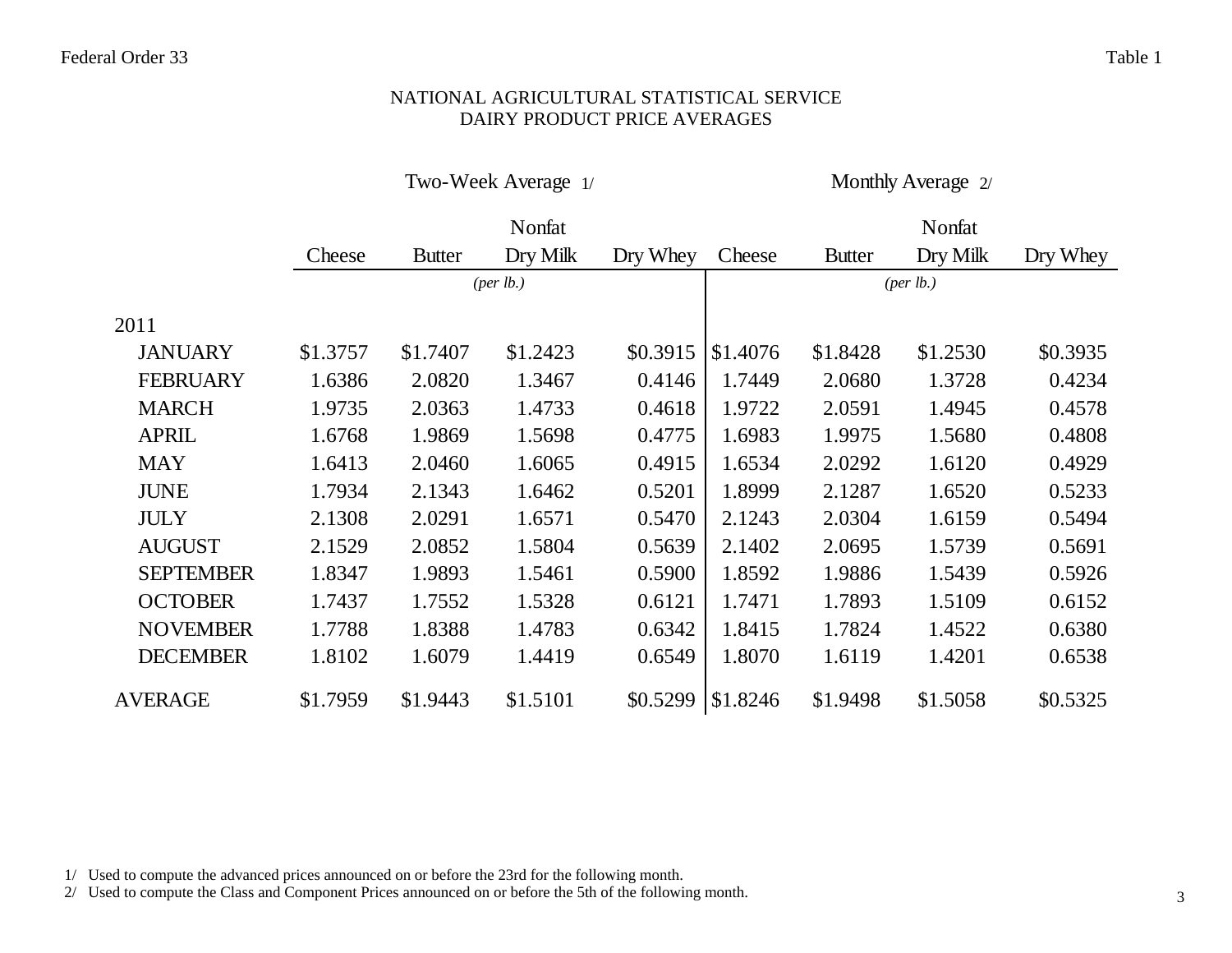#### CLASS PRICES

|                  |                               | Class I<br>1/    |            |                             | Class II             |                             |                  |                              | Class III         |               |                  | Class IV         |                             |
|------------------|-------------------------------|------------------|------------|-----------------------------|----------------------|-----------------------------|------------------|------------------------------|-------------------|---------------|------------------|------------------|-----------------------------|
|                  |                               |                  | 3.5%       |                             | Nonfat               |                             | 3.5%             |                              |                   | 3.5%          |                  |                  | 3.5%                        |
|                  | Skim                          | <b>Butterfat</b> | Price      | Skim                        | Solids               | <b>Butterfat</b>            | Price            | Skim                         | <b>Butterfat</b>  | Price         | <b>Skim</b>      | <b>Butterfat</b> | Price                       |
|                  | $(\text{per} \ \text{cvrt.})$ | (per lb.)        | $(per\,\,$ | $(\text{per} \text{ cwt.})$ | ${\rm (per \, lb.)}$ | (per lb.)                   | ${\rm (per\,\,}$ | $(\text{per} \ \text{cvt.})$ | (per lb.)         | $(per\ cvt.)$ | ${\rm (per\,\,}$ | (per lb.)        | $(\text{per} \text{ cwt.})$ |
| 2011             |                               |                  |            |                             |                      |                             |                  |                              |                   |               |                  |                  |                             |
| <b>JANUARY</b>   | \$11.33                       | \$1.7896         | \$17.20    | \$10.03                     | \$1.1144             | \$2.0309                    | \$16.79          | \$6.63                       | \$2.0239          | \$13.48       | \$9.67           | \$2.0239         | \$16.42                     |
| <b>FEBRUARY</b>  | 11.57                         | 1.9203           | 17.89      | 10.27                       | 1.1411               | 2.3037                      | 17.97            | 9.29                         | 2.2967            | 17.00         | 10.74            | 2.2967           | 18.40                       |
| <b>MARCH</b>     | 12.50                         | 2.3336           | 20.23      | 11.20                       | 1.2444               | 2.2929                      | 18.83            | 11.81                        | 2.2859            | 19.40         | 11.82            | 2.2859           | 19.41                       |
| <b>APRIL</b>     | 13.94                         | 2.2783           | 21.43      | 12.33                       | 1.3700               | 2.2183                      | 19.66            | 9.46                         | 2.2113            | 16.87         | 12.48            | 2.2113           | 19.78                       |
| <b>MAY</b>       | 14.49                         | 2.2184           | 21.75      | 13.19                       | 1.4656               | 2.2567                      | 20.63            | 8.96                         | 2.2497            | 16.52         | 12.87            | 2.2497           | 20.29                       |
| <b>JUNE</b>      | 14.82                         | 2.2900           | 22.32      | 13.52                       | 1.5022               | 2.3772                      | 21.37            | 11.21                        | 2.3702            | 19.11         | 13.22            | 2.3702           | 21.05                       |
| <b>JULY</b>      | 15.17                         | 2.3970           | 23.03      | 13.87                       | 1.5411               | 2.2581                      | 21.29            | 14.00                        | 2.2511            | 21.39         | 12.90            | 2.2511           | 20.33                       |
| <b>AUGUST</b>    | 16.05                         | 2.2696           | 23.43      | 13.97                       | 1.5522               | 2.3055                      | 21.55            | 14.12                        | 2.2985            | 21.67         | 12.53            | 2.2985           | 20.14                       |
| <b>SEPTEMBER</b> | 16.16                         | 2.3375           | 23.78      | 13.29                       | 1.4767               | 2.2075                      | 20.55            | 11.78                        | 2.2005            | 19.07         | 12.26            | 2.2005           | 19.53                       |
| <b>OCTOBER</b>   | 14.28                         | 2.2214           | 21.56      | 12.98                       | 1.4422               | 1.9662                      | 19.41            | 11.58                        | 1.9592            | 18.03         | 11.97            | 1.9592           | 18.41                       |
| <b>NOVEMBER</b>  | 14.16                         | 1.9379           | 20.45      | 12.86                       | 1.4289               | 1.9578                      | 19.26            | 12.69                        | 1.9508            | 19.07         | 11.44            | 1.9508           | 17.87                       |
| <b>DECEMBER</b>  | 13.82                         | 2.0391           | 20.47      | 12.38                       | 1.3756               | 1.7513                      | 18.08            | 13.12                        | 1.7443            | 18.77         | 11.16            | 1.7443           | 16.87                       |
| <b>AVERAGE</b>   | \$14.02                       | \$2.1694         | \$21.13    | \$12.49                     | \$1.3879             | $$2.1605$ \$19.62 \ \$11.22 |                  |                              | $$2.1535$ \$18.37 |               | \$11.92          | \$2.1535         | \$19.04                     |

1/ Class I Price is at the Cuyahoga County Ohio zone rate of \$2.00 per cwt and is subject to location adjustment.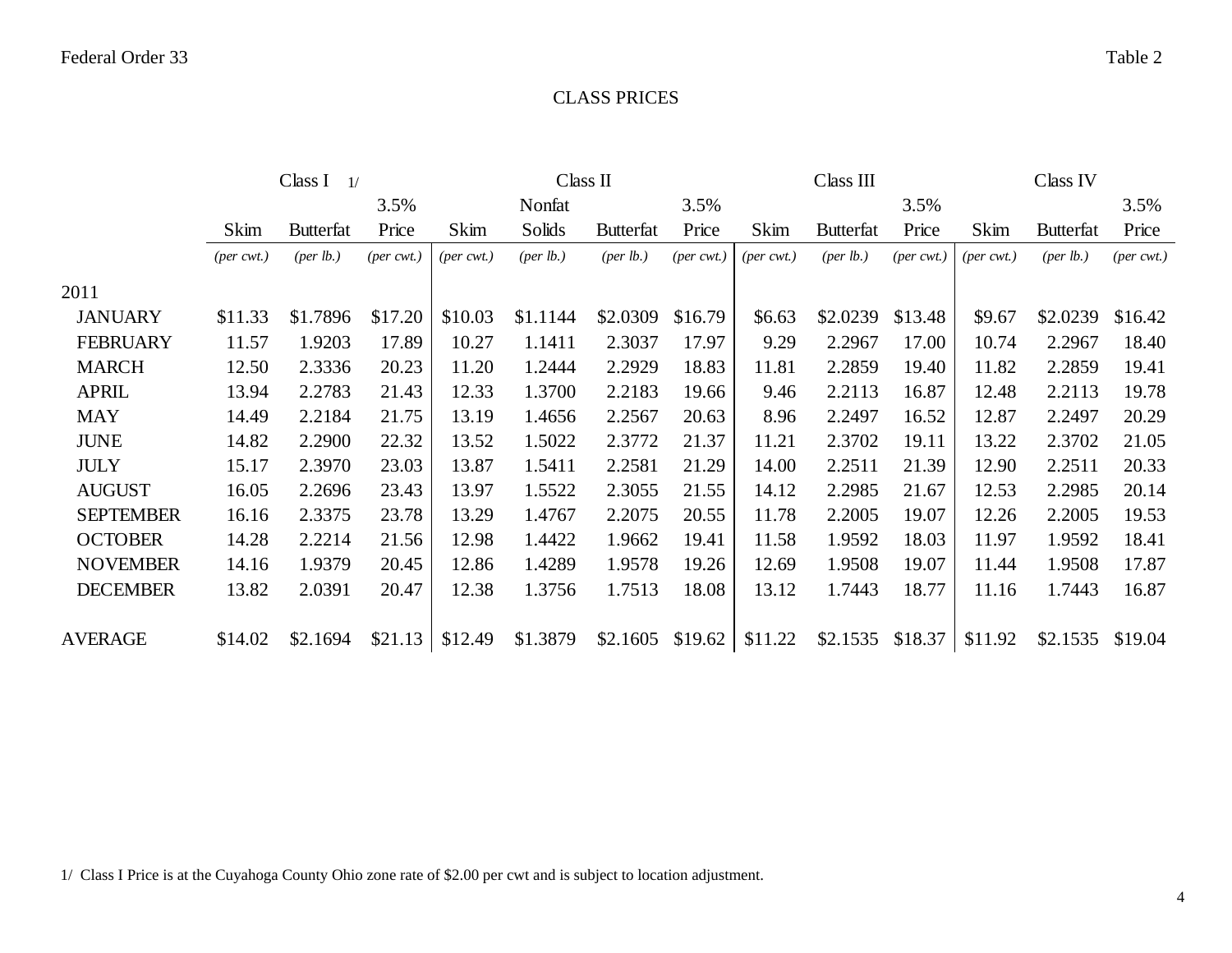#### PRODUCER PRICES

|                  |                             |                    |                      | Other                | Somatic                     | Statistical                 |
|------------------|-----------------------------|--------------------|----------------------|----------------------|-----------------------------|-----------------------------|
|                  | <b>Producer Price</b>       | <b>Butterfat</b>   | Protein              | Solids               | Cell                        | Uniform                     |
|                  | Differential 1/             | Price              | Price                | Price $2/$           | Adj.                        | Price                       |
|                  | $(\text{per} \text{ cwt.})$ | $(\text{per lb.})$ | ${\rm (per \, lb.)}$ | ${\rm (per \, lb.)}$ | $(\text{per} \text{ cwt.})$ | $(\text{per} \text{ cwt.})$ |
| 2011             |                             |                    |                      |                      |                             |                             |
| <b>JANUARY</b>   | \$2.30                      | \$2.0239           | \$1.7590             | \$0.2002             | \$0.00070                   | \$15.78                     |
| <b>FEBRUARY</b>  | 0.68                        | 2.2967             | 2.5586               | 0.2310               | 0.00087                     | 17.68                       |
| <b>MARCH</b>     | 0.00                        | 2.2859             | 3.3024               | 0.2665               | 0.00099                     | 19.40                       |
| <b>APRIL</b>     | 2.32                        | 2.2113             | 2.4984               | 0.2902               | 0.00085                     | 19.19                       |
| <b>MAY</b>       | 2.82                        | 2.2497             | 2.3133               | 0.3026               | 0.00083                     | 19.34                       |
| <b>JUNE</b>      | 1.69                        | 2.3702             | 2.9807               | 0.3339               | 0.00095                     | 20.80                       |
| <b>JULY</b>      | 0.52                        | 2.2511             | 3.8292               | 0.3608               | 0.00106                     | 21.91                       |
| <b>AUGUST</b>    | 0.62                        | 2.2985             | 3.8305               | 0.3811               | 0.00107                     | 22.29                       |
| <b>SEPTEMBER</b> | 2.08                        | 2.2005             | 3.0282               | 0.4053               | 0.00093                     | 21.15                       |
| <b>OCTOBER</b>   | 1.20                        | 1.9592             | 2.9211               | 0.4286               | 0.00087                     | 19.23                       |
| <b>NOVEMBER</b>  | 0.11                        | 1.9508             | 3.2341               | 0.4521               | 0.00092                     | 19.18                       |
| <b>DECEMBER</b>  | (0.23)                      | 1.7443             | 3.3404               | 0.4683               | 0.00090                     | 18.54                       |
| <b>AVERAGE</b>   | \$1.18                      | \$2.1535           | \$2.9663             | \$0.3434             | \$0.00091                   | \$19.54                     |

1/ Announced at Cuyahoga County, OH. The producer price differential is subject to location adjustment.

2/ Other solids price may be negative when the dry whey price is below 19.91 cents.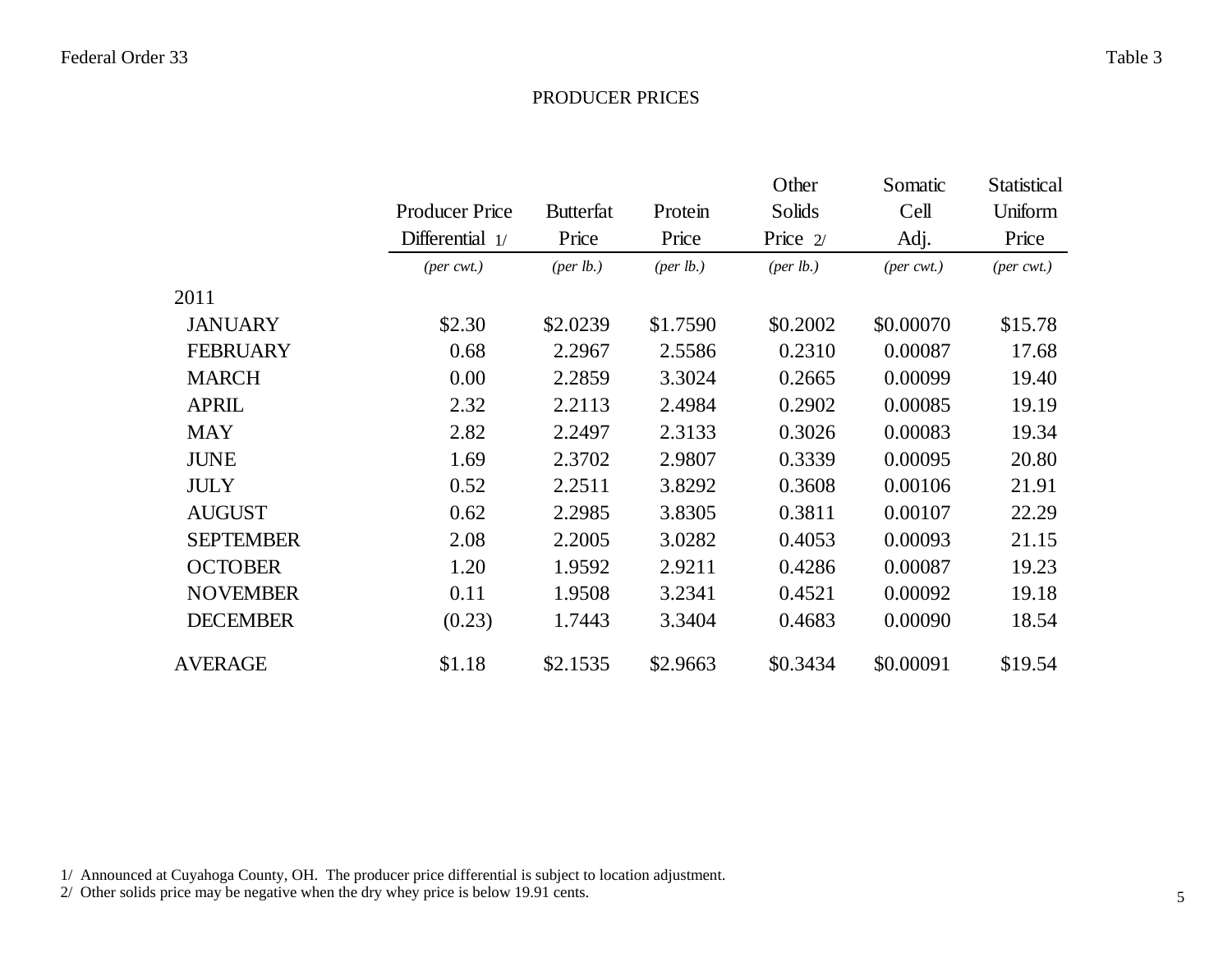#### PRODUCER PRODUCTION SUMMARY

|                  |           |                  |         | Percent | Percent |
|------------------|-----------|------------------|---------|---------|---------|
|                  | Number of | Percent          | Percent | Other   | Nonfat  |
|                  | Producers | <b>Butterfat</b> | Protein | Solids  | Solids  |
|                  |           |                  |         |         |         |
| 2011             |           |                  |         |         |         |
| <b>JANUARY</b>   | 6,722     | 3.84%            | 3.15%   | 5.71%   | 8.86%   |
| <b>FEBRUARY</b>  | 6,667     | 3.80%            | 3.12%   | 5.72%   | 8.84%   |
| <b>MARCH</b>     | 6,971     | 3.76%            | 3.09%   | 5.72%   | 8.81%   |
| <b>APRIL</b>     | 6,731     | 3.72%            | 3.07%   | 5.73%   | 8.80%   |
| <b>MAY</b>       | 6,716     | 3.65%            | 3.02%   | 5.74%   | 8.76%   |
| <b>JUNE</b>      | 6,791     | 3.57%            | 2.97%   | 5.73%   | 8.70%   |
| <b>JULY</b>      | 6,743     | 3.54%            | 2.93%   | 5.71%   | 8.64%   |
| <b>AUGUST</b>    | 6,710     | 3.55%            | 2.98%   | 5.69%   | 8.67%   |
| <b>SEPTEMBER</b> | 6,697     | 3.65%            | 3.07%   | 5.70%   | 8.77%   |
| <b>OCTOBER</b>   | 6,656     | 3.76%            | 3.16%   | 5.70%   | 8.86%   |
| <b>NOVEMBER</b>  | 6,605     | 3.80%            | 3.19%   | 5.70%   | 8.89%   |
| <b>DECEMBER</b>  | 6,561     | 3.79%            | 3.17%   | 5.72%   | 8.89%   |
| <b>AVERAGE</b>   | 6,714     | 3.70%            | 3.08%   | 5.71%   | 8.79%   |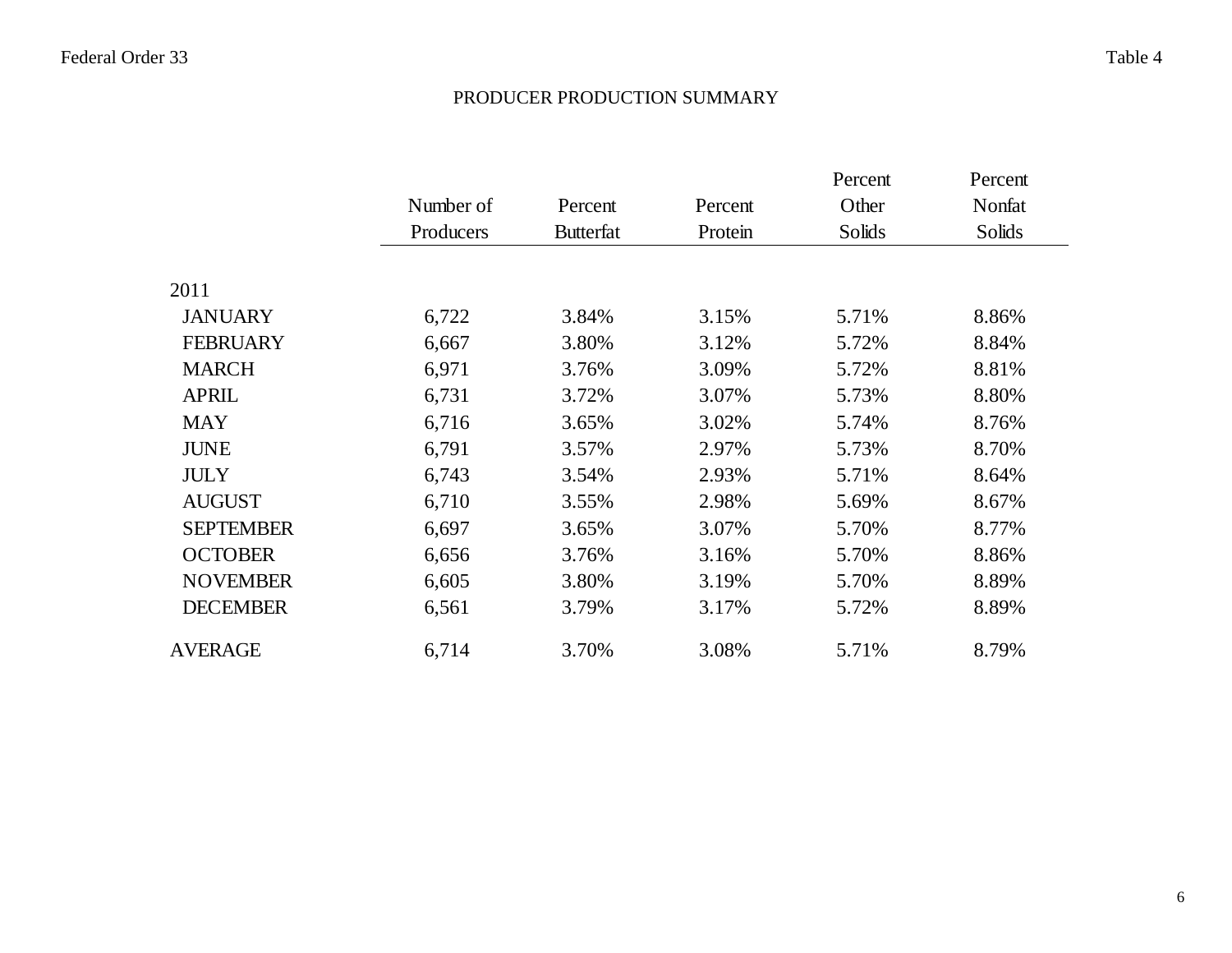#### RECEIPTS AT POOL PLANTS

|                  |                          | Other FO and         | Producer Handler |               |           |         |            |
|------------------|--------------------------|----------------------|------------------|---------------|-----------|---------|------------|
|                  |                          | Unregulated          | Exempt and       | Pwd./Cond.    | Opening   |         | Total      |
|                  | <b>Producer Receipts</b> | <b>Supply Plants</b> | Grade B          | (Skim Equiv.) | Inventory | Overage | Receipts   |
|                  |                          |                      |                  | Pounds (000)  |           |         |            |
| 2011             |                          |                      |                  |               |           |         |            |
| <b>JANUARY</b>   | 1,245,527                | 41,905               | 1,017            | 10,739        | 86,612    | 1,156   | 1,386,957  |
| <b>FEBRUARY</b>  | 1,214,966                | 35,206               | 876              | 10,198        | 107,437   | 458     | 1,369,139  |
| <b>MARCH</b>     | 1,423,099                | 34,168               | 938              | 14,211        | 114,326   | 121     | 1,586,863  |
| <b>APRIL</b>     | 1,298,090                | 31,519               | 1,221            | 11,856        | 107,103   | 172     | 1,449,960  |
| <b>MAY</b>       | 1,232,644                | 46,432               | 1,027            | 13,598        | 90,773    | 2/      | 1,384,474  |
| <b>JUNE</b>      | 1,283,548                | 27,442               | 804              | 14,420        | 87,024    | 102     | 1,413,341  |
| <b>JULY</b>      | 1,400,000                | 21,169               | 833              | 13,815        | 71,314    | 70      | 1,507,201  |
| <b>AUGUST</b>    | 1,412,357                | 46,212               | 896              | 19,963        | 88,917    | 18      | 1,568,363  |
| <b>SEPTEMBER</b> | 1,307,238                | 45,690               | 978              | 16,285        | 89,570    | 86      | 1,459,847  |
| <b>OCTOBER</b>   | 1,410,727                | 37,100               | 1,014            | 15,552        | 89,764    | 903     | 1,555,059  |
| <b>NOVEMBER</b>  | 1,344,979                | 33,733               | 968              | 15,263        | 90,334    | 100     | 1,485,378  |
| <b>DECEMBER</b>  | 1,365,310                | 21,109               | 832              | 9,095         | 99,038    | 50      | 1,495,433  |
| TOTAL 1/         | 15,938,484               | 421,685              | 11,405           | 164,996       | 1,122,212 | 3,234   | 17,662,016 |

1/ Data may not add to total due to rounding.

2/ Restricted, included with Other FO & Unregulated Supply Plants.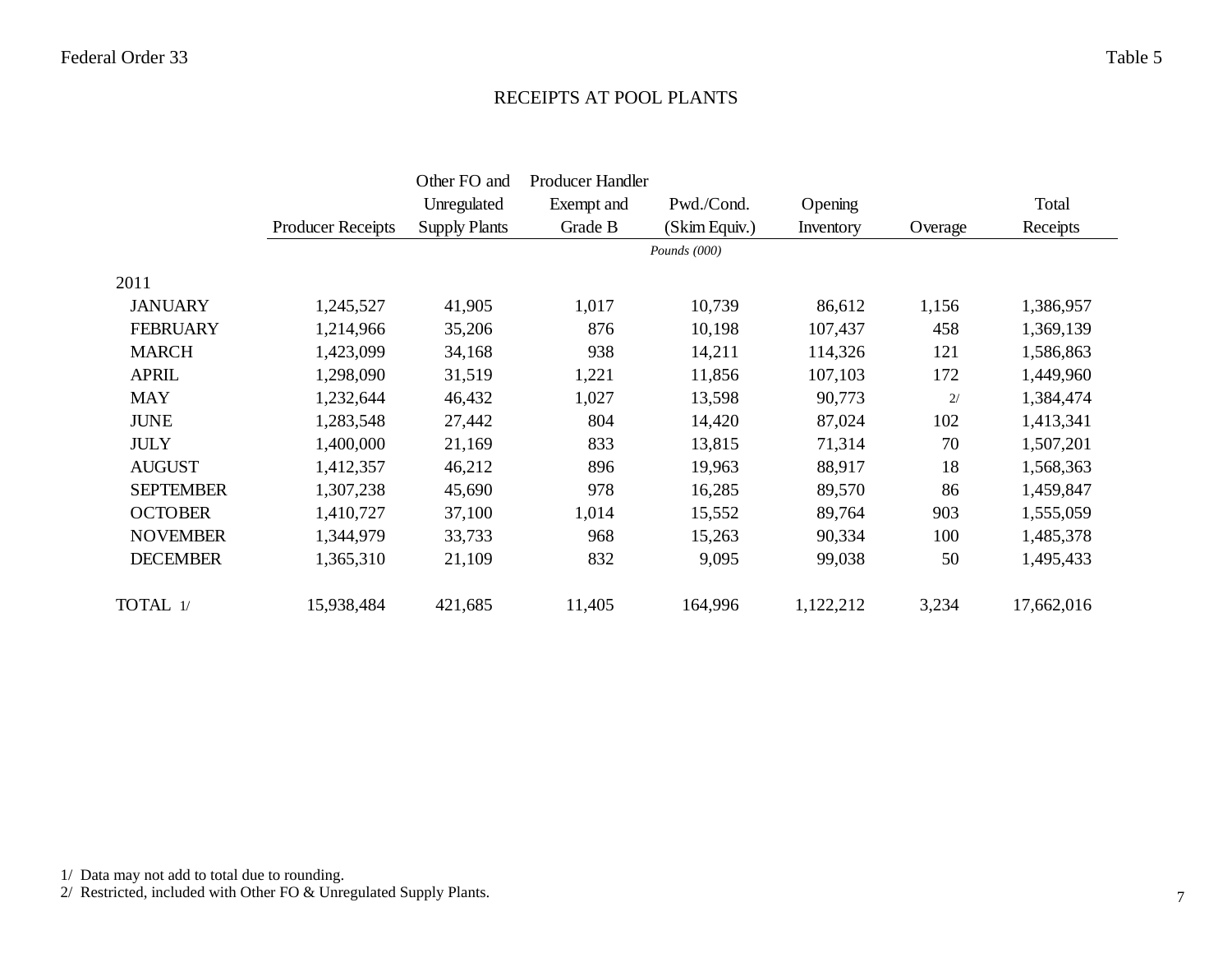## PRODUCER RECEIPTS UTILIZATION BY CLASSIFICATION

|                  | Class I   |          | Class II  |          | Class III |          | Class IV  |          |            |
|------------------|-----------|----------|-----------|----------|-----------|----------|-----------|----------|------------|
|                  |           | Percent  |           | Percent  |           | Percent  |           | Percent  | Total      |
|                  | Pounds    | of Total | Pounds    | of Total | Pounds    | of Total | Pounds    | of Total | Pounds     |
|                  | (000)     |          | (000)     |          | (000)     |          | (000)     |          | (000)      |
| 2011             |           |          |           |          |           |          |           |          |            |
| <b>JANUARY</b>   | 555,864   | 44.6     | 151,611   | 12.2     | 460,181   | 36.9     | 77,871    | 6.3      | 1,245,527  |
| <b>FEBRUARY</b>  | 503,816   | 41.5     | 148,007   | 12.2     | 484,725   | 39.9     | 78,418    | 6.4      | 1,214,966  |
| <b>MARCH</b>     | 581,449   | 40.9     | 276,192   | 19.4     | 469,322   | 33.0     | 96,135    | 6.7      | 1,423,099  |
| <b>APRIL</b>     | 525,628   | 40.5     | 175,327   | 13.5     | 498,919   | 38.4     | 98,215    | 7.6      | 1,298,090  |
| <b>MAY</b>       | 518,595   | 42.1     | 99,937    | 8.1      | 512,685   | 41.6     | 101,428   | 8.2      | 1,232,644  |
| <b>JUNE</b>      | 466,463   | 36.3     | 135,735   | 10.6     | 555,936   | 43.3     | 125,413   | 9.8      | 1,283,548  |
| <b>JULY</b>      | 474,223   | 33.9     | 263,443   | 18.8     | 529,005   | 37.8     | 133,329   | 9.5      | 1,400,000  |
| <b>AUGUST</b>    | 534,314   | 37.8     | 286,998   | 20.3     | 490,579   | 34.8     | 100,465   | 7.1      | 1,412,357  |
| <b>SEPTEMBER</b> | 542,863   | 41.5     | 245,852   | 18.8     | 447,384   | 34.2     | 71,139    | 5.5      | 1,307,238  |
| <b>OCTOBER</b>   | 537,707   | 38.1     | 256,213   | 18.2     | 527,843   | 37.4     | 88,964    | 6.3      | 1,410,727  |
| <b>NOVEMBER</b>  | 540,401   | 40.2     | 206,231   | 15.3     | 472,023   | 35.1     | 126,324   | 9.4      | 1,344,979  |
| <b>DECEMBER</b>  | 551,225   | 40.4     | 228,986   | 16.8     | 409,967   | 30.0     | 175,132   | 12.8     | 1,365,310  |
| TOTAL 1/         | 6,332,548 | 39.7     | 2,474,532 | 15.5     | 5,858,569 | 36.8     | 1,272,834 | 8.0      | 15,938,484 |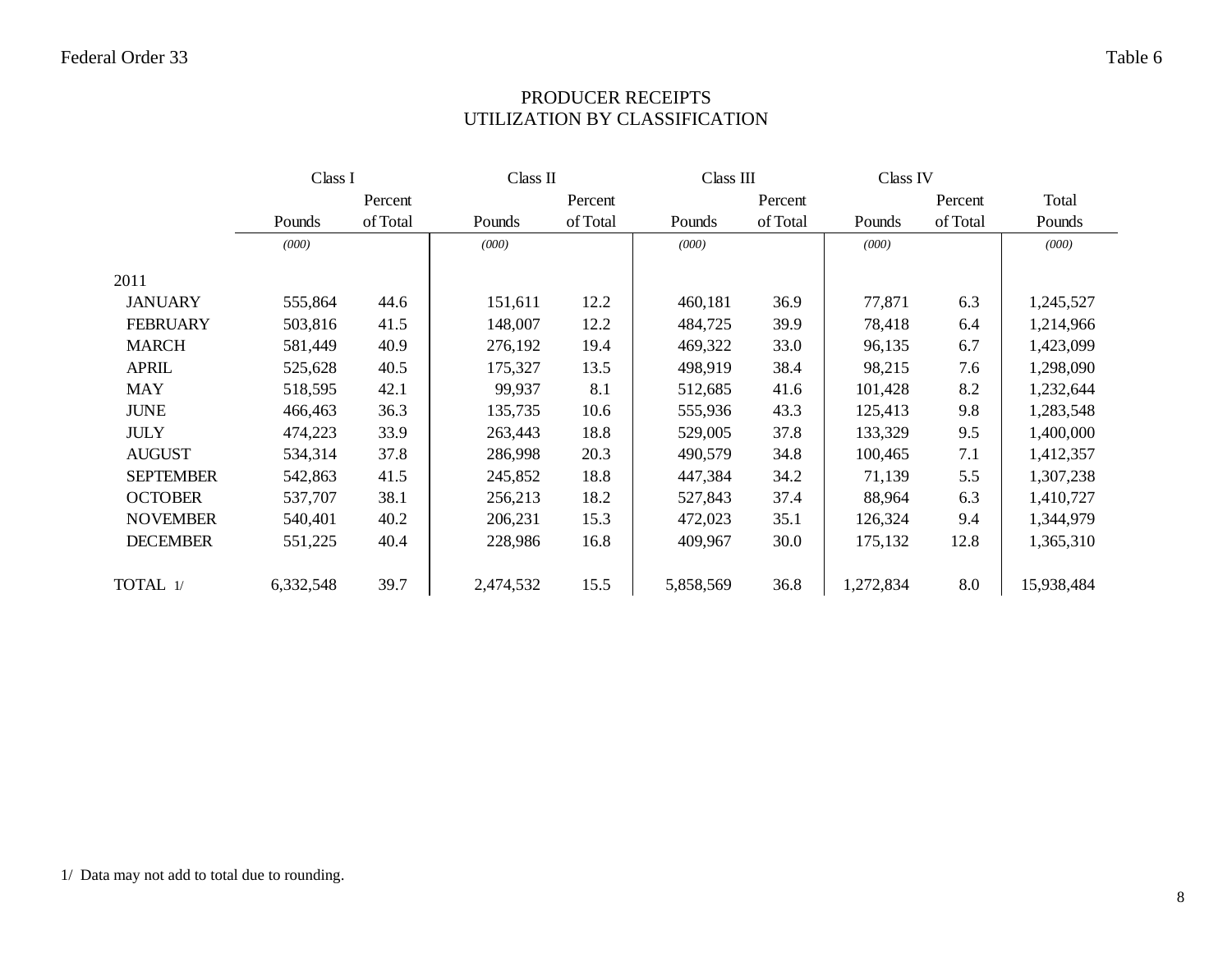## PRODUCER RECEIPTS SKIM UTILIZATION BY CLASSIFICATION

|                  | Class I   |          | Class II  |          | Class III |          | Class IV  |          |             |
|------------------|-----------|----------|-----------|----------|-----------|----------|-----------|----------|-------------|
|                  |           | Percent  |           | Percent  |           | Percent  |           | Percent  | Total       |
|                  | Pounds    | of Total | Pounds    | of Total | Pounds    | of Total | Pounds    | of Total | Skim Pounds |
|                  | (000)     |          | (000)     |          | (000)     |          | (000)     |          | (000)       |
| 2011             |           |          |           |          |           |          |           |          |             |
| <b>JANUARY</b>   | 546,148   | 45.6     | 140,404   | 11.7     | 443,336   | 37.0     | 67,853    | 5.7      | 1,197,741   |
| <b>FEBRUARY</b>  | 494,965   | 42.3     | 137,941   | 11.8     | 467,517   | 40.0     | 68,354    | 5.8      | 1,168,777   |
| <b>MARCH</b>     | 570,779   | 41.7     | 259,865   | 19.0     | 452,546   | 33.0     | 86,440    | 6.3      | 1,369,630   |
| <b>APRIL</b>     | 516,407   | 41.3     | 162,239   | 13.0     | 481,578   | 38.5     | 89,521    | 7.2      | 1,249,744   |
| <b>MAY</b>       | 509,584   | 42.9     | 88,804    | 7.5      | 495,257   | 41.7     | 94,001    | 7.9      | 1,187,646   |
| <b>JUNE</b>      | 457,972   | 37.0     | 123,209   | 10.0     | 537,505   | 43.4     | 119,090   | 9.6      | 1,237,776   |
| <b>JULY</b>      | 465,670   | 34.5     | 247,830   | 18.4     | 510,529   | 37.8     | 126,359   | 9.4      | 1,350,388   |
| <b>AUGUST</b>    | 524,909   | 38.5     | 269,730   | 19.8     | 473,292   | 34.7     | 94,332    | 6.9      | 1,362,263   |
| <b>SEPTEMBER</b> | 533,655   | 42.4     | 231,926   | 18.4     | 430,110   | 34.1     | 63,799    | 5.1      | 1,259,490   |
| <b>OCTOBER</b>   | 528,500   | 38.9     | 241,020   | 17.8     | 507,470   | 37.4     | 80,737    | 5.9      | 1,357,727   |
| <b>NOVEMBER</b>  | 530,836   | 41.0     | 192,219   | 14.9     | 453,527   | 35.1     | 117,251   | 9.1      | 1,293,833   |
| <b>DECEMBER</b>  | 541,182   | 41.2     | 214,609   | 16.3     | 393,727   | 30.0     | 164,065   | 12.5     | 1,313,583   |
| TOTAL $1/$       | 6,220,607 | 40.5     | 2,309,796 | 15.0     | 5,646,394 | 36.8     | 1,171,803 | 7.6      | 15,348,599  |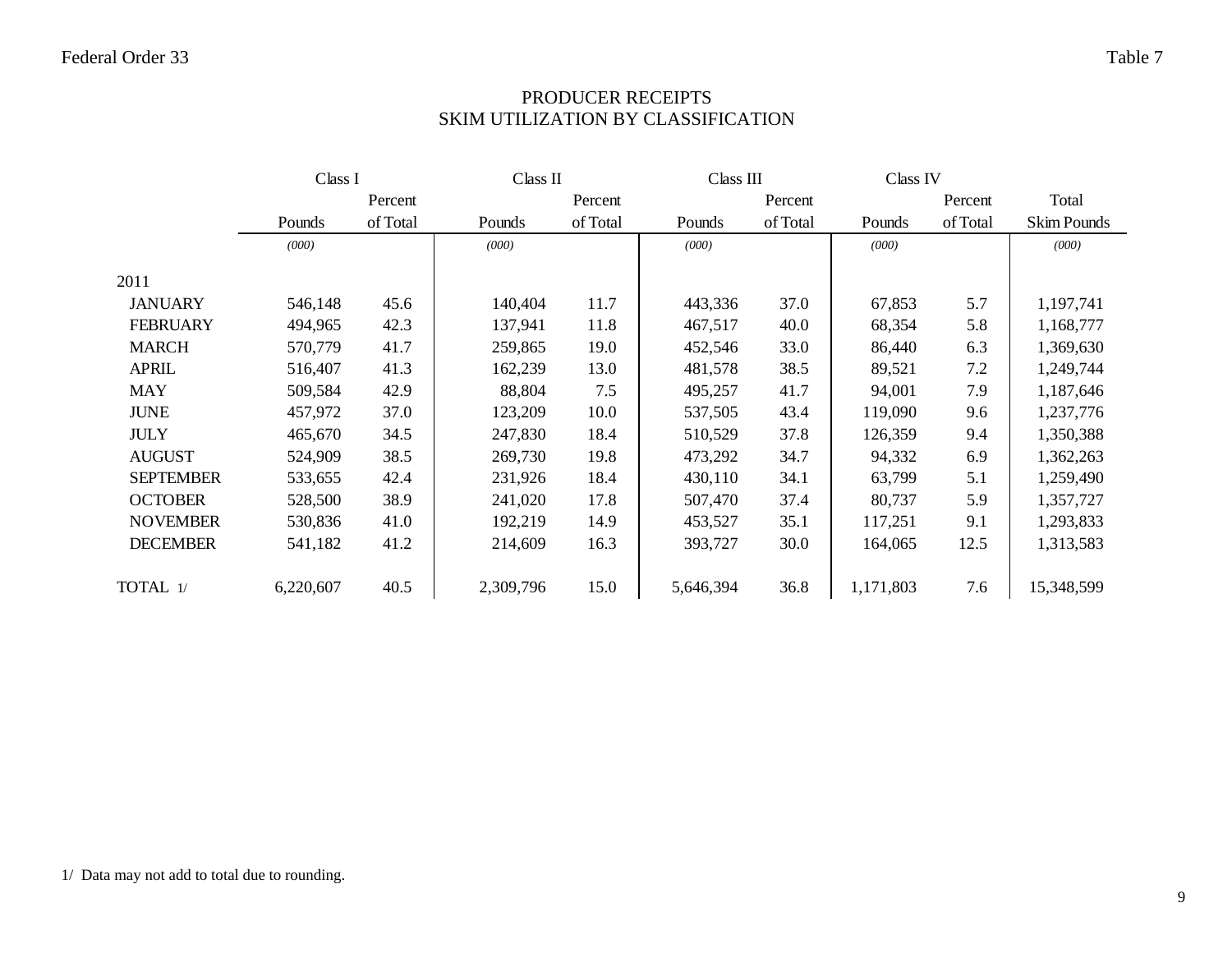## PRODUCER RECEIPTS BUTTERFAT UTILIZATION BY CLASSIFICATION

|                  | Class I |          | Class II |          | Class III |          | Class IV |          |                        |
|------------------|---------|----------|----------|----------|-----------|----------|----------|----------|------------------------|
|                  |         | Percent  |          | Percent  |           | Percent  |          | Percent  | <b>Total Butterfat</b> |
|                  | Pounds  | of Total | Pounds   | of Total | Pounds    | of Total | Pounds   | of Total | Pounds                 |
|                  | (000)   |          | (000)    |          | (000)     |          | (000)    |          | (000)                  |
| 2011             |         |          |          |          |           |          |          |          |                        |
| <b>JANUARY</b>   | 9,716   | 20.3     | 11,207   | 23.5     | 16,845    | 35.3     | 10,018   | 21.0     | 47,785                 |
| <b>FEBRUARY</b>  | 8,851   | 19.2     | 10,066   | 21.8     | 17,208    | 37.3     | 10,064   | 21.8     | 46,189                 |
| <b>MARCH</b>     | 10,670  | 20.0     | 16,327   | 30.5     | 16,777    | 31.4     | 9,695    | 18.1     | 53,469                 |
| <b>APRIL</b>     | 9,221   | 19.1     | 13,089   | 27.1     | 17,341    | 35.9     | 8,695    | 18.0     | 48,346                 |
| <b>MAY</b>       | 9,011   | 20.0     | 11,132   | 24.7     | 17,428    | 38.7     | 7,427    | 16.5     | 44,998                 |
| <b>JUNE</b>      | 8,492   | 18.6     | 12,527   | 27.4     | 18,431    | 40.3     | 6,323    | 13.8     | 45,772                 |
| <b>JULY</b>      | 8,553   | 17.2     | 15,614   | 31.5     | 18,476    | 37.2     | 6,970    | 14.0     | 49,612                 |
| <b>AUGUST</b>    | 9,405   | 18.8     | 17,268   | 34.5     | 17,288    | 34.5     | 6,133    | 12.2     | 50,094                 |
| <b>SEPTEMBER</b> | 9,207   | 19.3     | 13,927   | 29.2     | 17,274    | 36.2     | 7,340    | 15.4     | 47,748                 |
| <b>OCTOBER</b>   | 9,207   | 17.4     | 15,193   | 28.7     | 20,373    | 38.4     | 8,227    | 15.5     | 52,999                 |
| <b>NOVEMBER</b>  | 9,565   | 18.7     | 14,011   | 27.4     | 18,496    | 36.2     | 9,073    | 17.7     | 51,146                 |
| <b>DECEMBER</b>  | 10,043  | 19.4     | 14,377   | 27.8     | 16,240    | 31.4     | 11,067   | 21.4     | 51,726                 |
| TOTAL 1/         | 111,942 | 19.0     | 164,736  | 27.9     | 212,175   | 36.0     | 101,031  | 17.1     | 589,884                |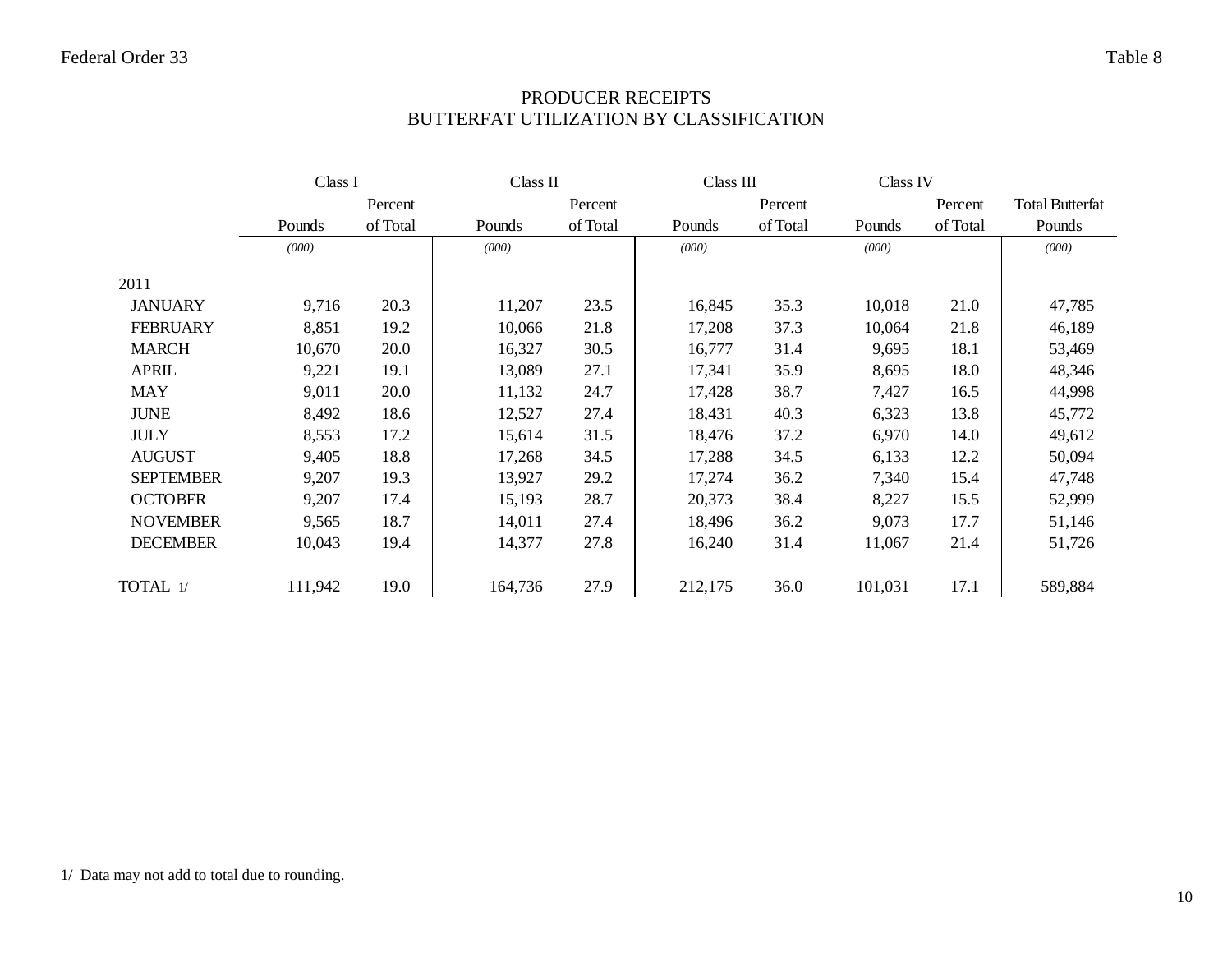#### CLASS I DISPOSITION AT POOL PLANTS

|                  | Whole     | Flavor | 2%        | 1%      | 1/2%   | Flavor  | <b>Fat Free</b> |                   |        | Bulk   |           | Ending    |           |
|------------------|-----------|--------|-----------|---------|--------|---------|-----------------|-------------------|--------|--------|-----------|-----------|-----------|
|                  | Milk      | Milk   | Milk      | Milk    | Milk   | Lowfat  | Milk            | <b>Buttermilk</b> | Eggnog | Sales  | Shrinkage | Inventory | Total     |
|                  |           |        |           |         |        |         | Pounds $(000)$  |                   |        |        |           |           |           |
| 2011             |           |        |           |         |        |         |                 |                   |        |        |           |           |           |
| <b>JANUARY</b>   | 115,335   | 7,032  | 223,095   | 52,832  | 8,558  | 62,523  | 79,243          | 3,874             | 142    | 2,941  | 2,256     | 68,955    | 626,787   |
| <b>FEBRUARY</b>  | 105,545   | 6,660  | 200,667   | 46,774  | 7,744  | 60,921  | 71,704          | 3,614             | 22     | 2,074  | 2,680     | 70,207    | 578,612   |
| <b>MARCH</b>     | 111,982   | 7,499  | 216,506   | 53,832  | 8,071  | 72,845  | 76,657          | 4,327             | 2/     | 28,246 | 2,205     | 72,823    | 654,994   |
| <b>APRIL</b>     | 109,182   | 7,049  | 211,179   | 51,066  | 7,900  | 67,010  | 74,886          | 4,024             | 2/     | 2,350  | 2,091     | 65,545    | 602,282   |
| <b>MAY</b>       | 106,287   | 7,013  | 205,381   | 51,705  | 8,040  | 64,317  | 73,695          | 4,081             | 2/     | 3,668  | 1,691     | 60,555    | 586,434   |
| <b>JUNE</b>      | 101,342   | 6,555  | 198,820   | 44,199  | 7,501  | 38,776  | 69,129          | 3,966             | 2/     | 2,610  | 2,505     | 50,316    | 525,719   |
| <b>JULY</b>      | 103,647   | 6,474  | 204,793   | 43,352  | 7,971  | 34,892  | 70,747          | 4,082             | 2/     | 3,252  | 1,204     | 43,385    | 523,800   |
| <b>AUGUST</b>    | 111,028   | 6,969  | 217,047   | 49,825  | 7,989  | 49,458  | 76,515          | 4,374             | 2/     | 5,439  | 2,564     | 50,716    | 581,924   |
| <b>SEPTEMBER</b> | 108,559   | 6,719  | 210,289   | 55,169  | 7,923  | 66,360  | 74,739          | 5,290             | 288    | 4,206  | 1,216     | 58,736    | 599,493   |
| <b>OCTOBER</b>   | 108,962   | 6,888  | 209,550   | 57,118  | 7,714  | 65,657  | 76,376          | 5,331             | 1,136  | 3,060  | 1,948     | 56,735    | 600,475   |
| <b>NOVEMBER</b>  | 111,227   | 6,565  | 210,002   | 53,771  | 7,493  | 62,059  | 74,496          | 4,519             | 5,212  | 3,987  | 1,202     | 58,395    | 598,927   |
| <b>DECEMBER</b>  | 115,479   | 6,567  | 219,988   | 54,079  | 7,825  | 60,470  | 75,851          | 4,830             | 7,700  | 5,880  | 1,839     | 53,831    | 614,338   |
| TOTAL 1/         | 1,308,576 | 81,990 | 2,527,316 | 613,724 | 94,729 | 705,287 | 894,037         | 52,313            | 14,500 | 67,715 | 23,401    | 710,199   | 7,093,787 |
|                  |           |        |           |         |        |         |                 |                   |        |        |           |           |           |

2/ Restricted, included with 2% reduced fat milk.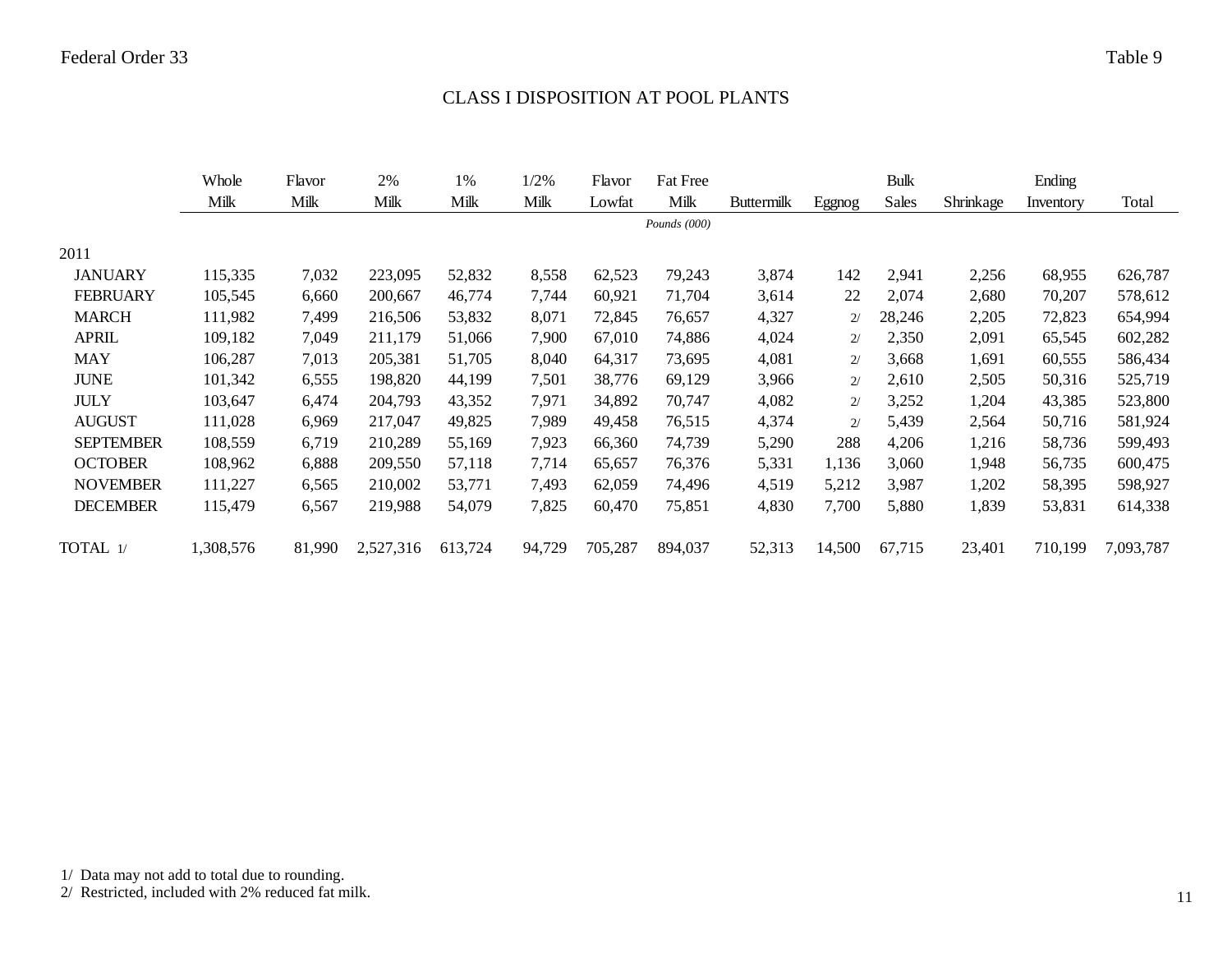#### CLASS II DISPOSITION AT POOL PLANTS

|                  |         | Sour Cream        |         | Ice Cream     |              |                  |                  |              |           |
|------------------|---------|-------------------|---------|---------------|--------------|------------------|------------------|--------------|-----------|
|                  |         | Dips, Yogurt      | Cottage | Mix, Conds. & | Skim         |                  | Livestock Feed   | Transfers to |           |
|                  | Cream   | & CL II Beverages | Cheese  | Comm. Foods   | Equiv.       | Shrinkage        | $&$ Dump         | Other Orders | Total     |
|                  |         |                   |         |               | Pounds (000) |                  |                  |              |           |
| 2011             |         |                   |         |               |              |                  |                  |              |           |
| <b>JANUARY</b>   | 7,076   | 79,224            | 32,974  | 37,666        | 8,127        | $\mathbf{0}$     | $\mathbf{0}$     | 2,998        | 168,065   |
| <b>FEBRUARY</b>  | 6,394   | 78,160            | 34,623  | 40,633        | 7,719        | $\boldsymbol{0}$ | $\Omega$         | 2,259        | 169,788   |
| <b>MARCH</b>     | 7,568   | 143,483           | 39,823  | 78,786        | 10,371       | 13,108           | 1,649            | 5,807        | 300,595   |
| <b>APRIL</b>     | 7,816   | 89,313            | 34,598  | 48,858        | 9,218        | 2/               | $\theta$         | 2,228        | 192,032   |
| <b>MAY</b>       | 6,377   | 28,906            | 36,675  | 37,475        | 10,964       | 2/               | $\boldsymbol{0}$ | 1,063        | 121,460   |
| <b>JUNE</b>      | 6,056   | 45,966            | 32,908  | 65,581        | 11,940       | 128              | $\mathbf{0}$     | 2,208        | 164,788   |
| <b>JULY</b>      | 6,752   | 130,352           | 38,758  | 85,076        | 11,383       | 712              | $\mathbf{0}$     | 6,322        | 279,355   |
| <b>AUGUST</b>    | 11,384  | 146,356           | 40,947  | 91,294        | 11,567       | 266              | $\overline{0}$   | 7,534        | 309,347   |
| <b>SEPTEMBER</b> | 10,252  | 143,563           | 30,099  | 69,296        | 8,032        | 2/               | $\mathbf{0}$     | 1,685        | 262,928   |
| <b>OCTOBER</b>   | 11,420  | 138,521           | 37,312  | 70,582        | 7,410        | 2/               | $\mathbf{0}$     | 2,118        | 267,363   |
| <b>NOVEMBER</b>  | 10,458  | 122,657           | 34,859  | 36,030        | 6,423        | 505              | $\overline{0}$   | 7,063        | 217,995   |
| <b>DECEMBER</b>  | 10,643  | 123,109           | 32,858  | 58,401        | 6,034        | 2/               | $\mathbf{0}$     | 7,852        | 238,897   |
| TOTAL 1/         | 102,196 | 1,269,610         | 426,435 | 719,678       | 109,188      | 14,720           | 1,649            | 49,139       | 2,692,615 |

1/ Data may not add to total due to rounding.

2/ Restricted data, combined with Sour Cream, Dips and Yogurt.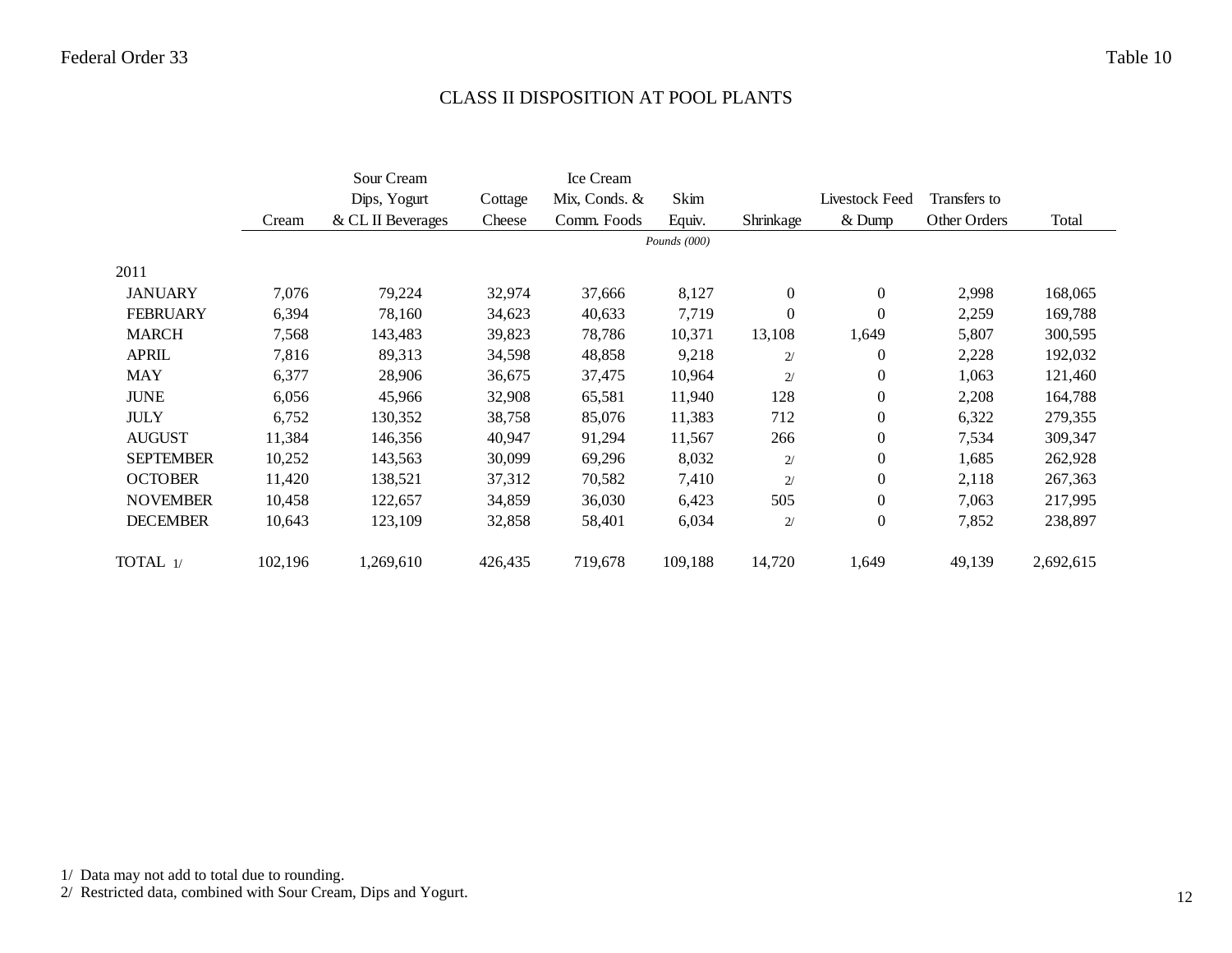## CLASS III DISPOSITION AT POOL PLANTS

|                  |           | Transfers to |                  |                  | <b>Livestock Feed</b> |  |
|------------------|-----------|--------------|------------------|------------------|-----------------------|--|
|                  | Cheese    | Other Orders | Shrinkage        | $&$ Dump         | Total                 |  |
|                  |           |              | Pounds (000)     |                  |                       |  |
| 2011             |           |              |                  |                  |                       |  |
| <b>JANUARY</b>   | 462,923   | 2,913        | 10,453           | 1,929            | 478,218               |  |
| <b>FEBRUARY</b>  | 485,581   | 1,717        | 8,943            | 1,928            | 498,169               |  |
| <b>MARCH</b>     | 478,200   | 554          | $\theta$         | $\Omega$         | 478,754               |  |
| <b>APRIL</b>     | 491,821   | 11,247       | 9,038            | 2,429            | 514,535               |  |
| <b>MAY</b>       | 517,920   | 10,167       | 9,777            | 2,660            | 540,524               |  |
| <b>JUNE</b>      | 538,775   | 18,774       | 9,142            | 1,951            | 568,642               |  |
| <b>JULY</b>      | 526,988   | 7,743        | $\theta$         | 0                | 534,731               |  |
| <b>AUGUST</b>    | 518,007   | 2,547        | $\overline{0}$   | $\theta$         | 520,555               |  |
| <b>SEPTEMBER</b> | 465,915   | 2,140        | 11,027           | 2,433            | 481,516               |  |
| <b>OCTOBER</b>   | 539,308   | 2,335        | 3,564            | 9,785            | 554,992               |  |
| <b>NOVEMBER</b>  | 493,241   | 2,799        | $\boldsymbol{0}$ | $\overline{0}$   | 496,041               |  |
| <b>DECEMBER</b>  | 409,923   | 1,746        | $\overline{0}$   | $\boldsymbol{0}$ | 411,668               |  |
| TOTAL 1/         | 5,928,602 | 64,683       | 61,945           | 23,116           | 6,078,345             |  |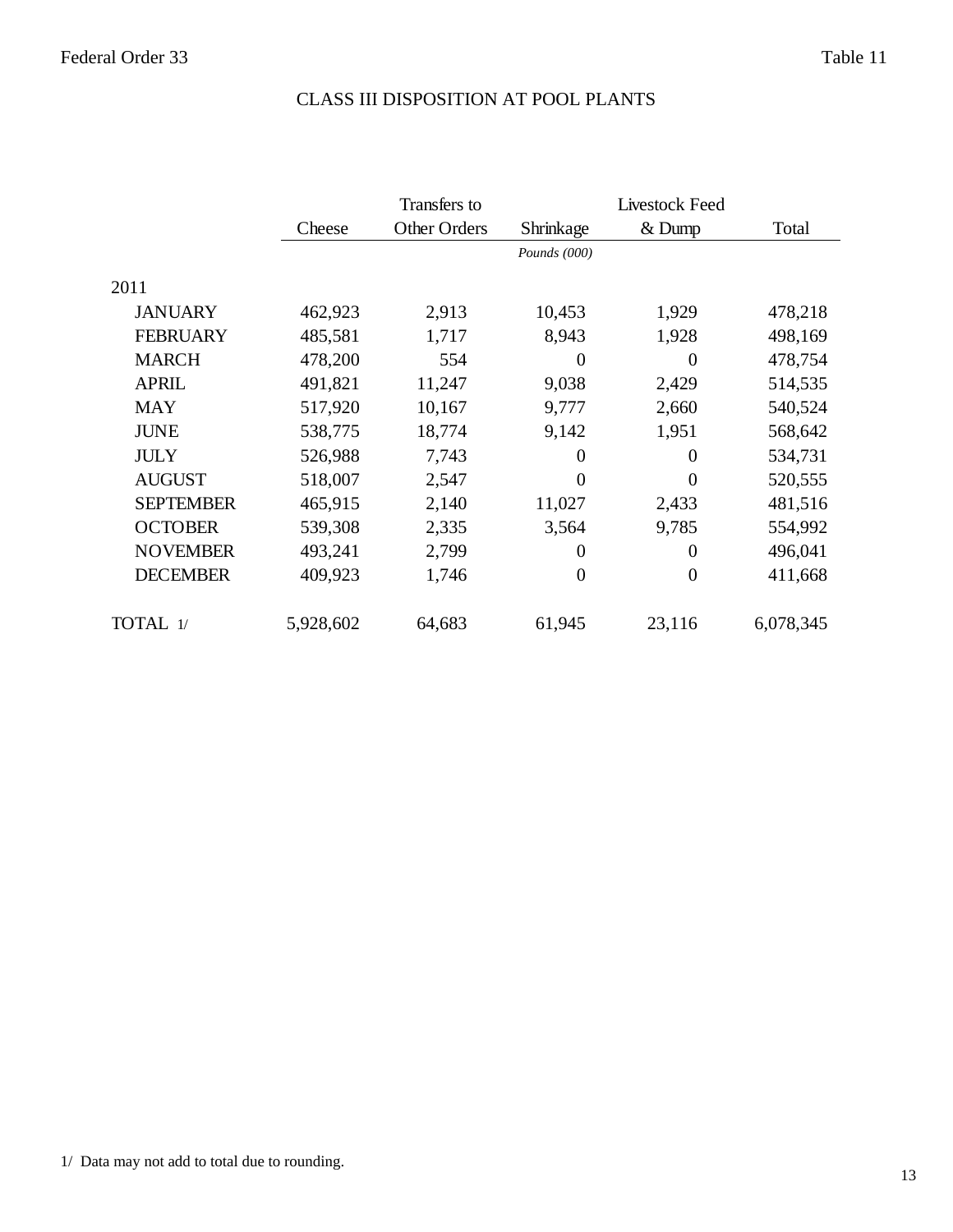#### CLASS IV DISPOSITION AT POOL PLANTS

|                  |               | Whole   | Nonfat Dry Milk |                  | Skim Equiv.    | <b>Transfers</b> |           |                  |           |
|------------------|---------------|---------|-----------------|------------------|----------------|------------------|-----------|------------------|-----------|
|                  |               | Milk    | Condensed       | Livestock Feed   | Used to        | To Other         | Ending    |                  |           |
|                  | <b>Butter</b> | Powder  | & Evaporated    | $&$ Dump         | Fortify        | Orders           | Inventory | Shrinkage        | Total     |
|                  |               |         |                 |                  | Pounds $(000)$ |                  |           |                  |           |
| 2011             |               |         |                 |                  |                |                  |           |                  |           |
| <b>JANUARY</b>   | 19,840        | 5,553   | 42,095          | $\overline{0}$   | 2,152          | 7,164            | 37,083    | $\overline{0}$   | 113,887   |
| <b>FEBRUARY</b>  | 22,062        | 4,989   | 44,223          | $\boldsymbol{0}$ | 2,110          | 9,862            | 39,325    | $\mathbf{0}$     | 122,570   |
| <b>MARCH</b>     | 22,544        | 6,255   | 73,301          | $\boldsymbol{0}$ | 2,158          | 10,134           | 38,128    | $\boldsymbol{0}$ | 152,520   |
| <b>APRIL</b>     | 19,189        | 2,761   | 72,658          | $\overline{0}$   | 2,156          | 9,136            | 35,211    | $\overline{0}$   | 141,110   |
| <b>MAY</b>       | 13,540        | 1,630   | 78,568          | $\boldsymbol{0}$ | 2,178          | 11,492           | 28,648    | $\overline{0}$   | 136,055   |
| <b>JUNE</b>      | 11,712        | 8,769   | 97,950          | $\overline{0}$   | 1,856          | 13,977           | 19,929    | $\mathbf{0}$     | 154,192   |
| <b>JULY</b>      | 12,953        | 9,944   | 80,271          | 1,972            | 2,141          | 6,302            | 44,973    | 10,759           | 169,315   |
| <b>AUGUST</b>    | 11,937        | 15,253  | 67,275          | 1,988            | 2,310          | 8,362            | 37,779    | 11,632           | 156,537   |
| <b>SEPTEMBER</b> | 16,226        | 16,760  | 43,078          | $\overline{0}$   | 2,352          | 6,683            | 30,811    | $\Omega$         | 115,910   |
| <b>OCTOBER</b>   | 16,290        | 15,371  | 49,092          | $\overline{0}$   | 2,424          | 10,431           | 38,621    | $\boldsymbol{0}$ | 132,229   |
| <b>NOVEMBER</b>  | 17,548        | 11,392  | 78,303          | 2,592            | 2,645          | 11,282           | 37,328    | 11,326           | 172,415   |
| <b>DECEMBER</b>  | 23,880        | 10,491  | 114,764         | 3,705            | 2,726          | 23,731           | 40,623    | 10,610           | 230,529   |
| TOTAL 1/         | 207,719       | 109,169 | 841,576         | 10,257           | 27,208         | 128,554          | 428,460   | 44,327           | 1,797,270 |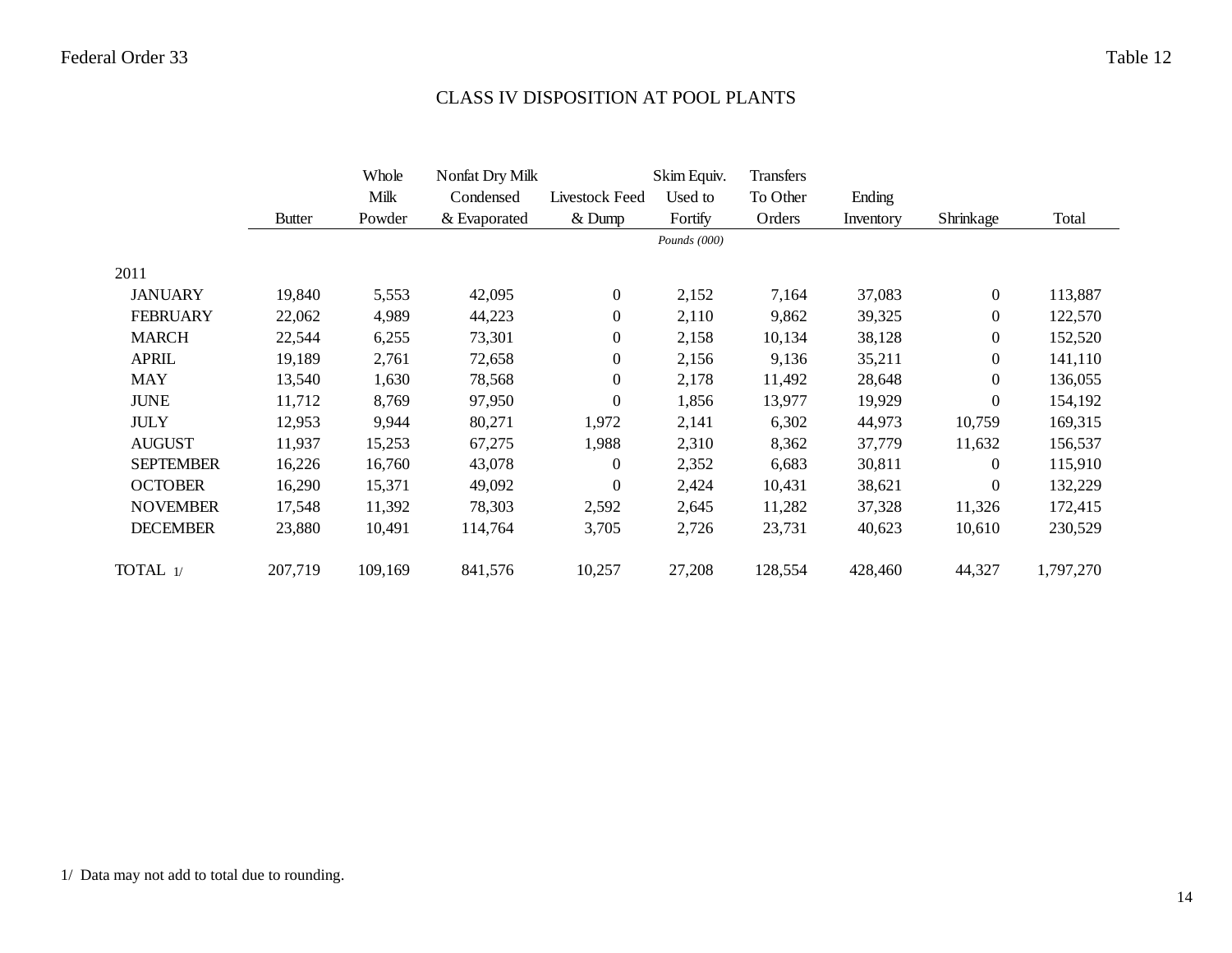#### MIDEAST RECEIPTS OF PRODUCER MILK BY STATE

|                  | <b>ILLINOIS</b> | <b>INDIANA</b> | <b>IOWA</b>   | <b>KENTUCKY</b>      | MARYLAND 1/      | <b>MICHIGAN</b> |
|------------------|-----------------|----------------|---------------|----------------------|------------------|-----------------|
| 2011             |                 |                | Pounds        |                      |                  |                 |
| <b>JANUARY</b>   | 12,437,218      | 118,191,147    | 3,180,419     | 1,652,721            | 3,626,368        | 582,576,615     |
| <b>FEBRUARY</b>  | 11,323,377      | 111,259,962    | 3,124,101     | 1,934,903            | 3,202,793        | 548,517,864     |
| <b>MARCH</b>     | 3,842,144       | 139,633,694    | 531,792       | 2,349,999            | 3,625,745        | 631,806,735     |
| <b>APRIL</b>     | 15,444,996      | 132,180,948    | 2/            | 2,818,009            | 3,541,716        | 599,391,187     |
| <b>MAY</b>       | 15,503,738      | 125,512,602    | $2/$          | 3,337,980            | 3,681,845        | 524,574,051     |
| <b>JUNE</b>      | 14,520,242      | 118,999,106    | 2/            | 2,980,406            | 3,538,758        | 557,361,642     |
| <b>JULY</b>      | 13,836,095      | 138,354,929    | 2/            | 2,390,434            | 3,648,103        | 632,041,540     |
| <b>AUGUST</b>    | 9,737,020       | 162,855,095    | 3,089,624     | 2,368,044            | 3,609,917        | 615,340,207     |
| <b>SEPTEMBER</b> | 12,147,066      | 159,693,476    | $2/$          | 1,454,391            | 3,420,792        | 585,408,053     |
| <b>OCTOBER</b>   | 13,006,925      | 170,099,457    | 2/            | 1,538,336            | 3,490,820        | 600,654,854     |
| <b>NOVEMBER</b>  | 9,809,331       | 153,041,182    | 2/            | 1,443,355            | 3,388,827        | 578,558,163     |
| <b>DECEMBER</b>  | 6,823,643       | 170,722,414    | 2/            | 1,957,937            | 3,573,554        | 605,091,692     |
| <b>TOTAL</b>     | 138,431,795     | 1,700,544,012  | 9,925,936     | 26,226,515           | 42,349,238       | 7,061,322,603   |
| <b>AVERAGE</b>   | 11,535,983      | 141,712,001    | 2,481,484     | 2,185,543            | 3,529,103        | 588,443,550     |
|                  | <b>NEW YORK</b> | <b>OHIO</b>    | PENNSYLVANIA  | <b>WEST VIRGINIA</b> | <b>WISCONSIN</b> | OTHER 3/        |
| 2011             |                 |                | Pounds        |                      |                  |                 |
| <b>JANUARY</b>   | 69,367,781      | 258,521,374    | 103,532,999   | 3,935,197            | 85,320,221       | 5,178,116       |
| <b>FEBRUARY</b>  | 116,729,978     | 237,611,900    | 94,386,324    | 3,532,076            | 78,718,717       | 4,762,793       |
| <b>MARCH</b>     | 132,592,004     | 312,757,610    | 106,634,018   | 4,097,204            | 55,476,970       | 5,689,500       |
| <b>APRIL</b>     | 69,110,645      | 278,052,886    | 104,579,807   | 4,204,241            | 83,811,423       | 5,119,623       |
| <b>MAY</b>       | 71,025,499      | 284, 244, 130  | 108,654,637   | 4,519,287            | 86, 844, 890     | 4,906,457       |
| <b>JUNE</b>      | 125,311,327     | 267,987,199    | 101,294,827   | 4,040,503            | 82,920,735       | 4,689,152       |
| <b>JULY</b>      | 124,918,628     | 295,050,414    | 99,097,745    | 3,828,557            | 82,812,312       | 4,083,879       |
| <b>AUGUST</b>    | 132,265,780     | 302,884,084    | 99,945,813    | 3,645,344            | 76,381,344       | 201,423         |
| <b>SEPTEMBER</b> | 67,279,826      | 294,248,510    | 97,070,746    | 3,427,208            | 82,727,062       | 379,929         |
| <b>OCTOBER</b>   | 129,746,930     | 306,982,221    | 95,836,285    | 3,507,879            | 85,372,786       | 372,083         |
| <b>NOVEMBER</b>  | 125,959,767     | 303,971,539    | 92,315,728    | 3,348,371            | 68,828,047       | 1,199,909       |
| <b>DECEMBER</b>  | 132,661,262     | 280,549,642    | 95,120,218    | 3,520,093            | 59,506,025       | 6,119,697       |
| <b>TOTAL</b>     | 1,296,969,427   | 3,422,861,509  | 1,198,469,147 | 45,605,960           | 928,720,532      | 42,702,561      |
| <b>AVERAGE</b>   | 108,080,786     | 285,238,459    | 99,872,429    | 3,800,497            | 77,393,378       | 3,558,547       |

1/ Includes restricted Massachusetts counties.

2/ Restricted included with Illinois.

3/ Other includes Minnesota New Mexico, North Carolina, Texas, and Virginia.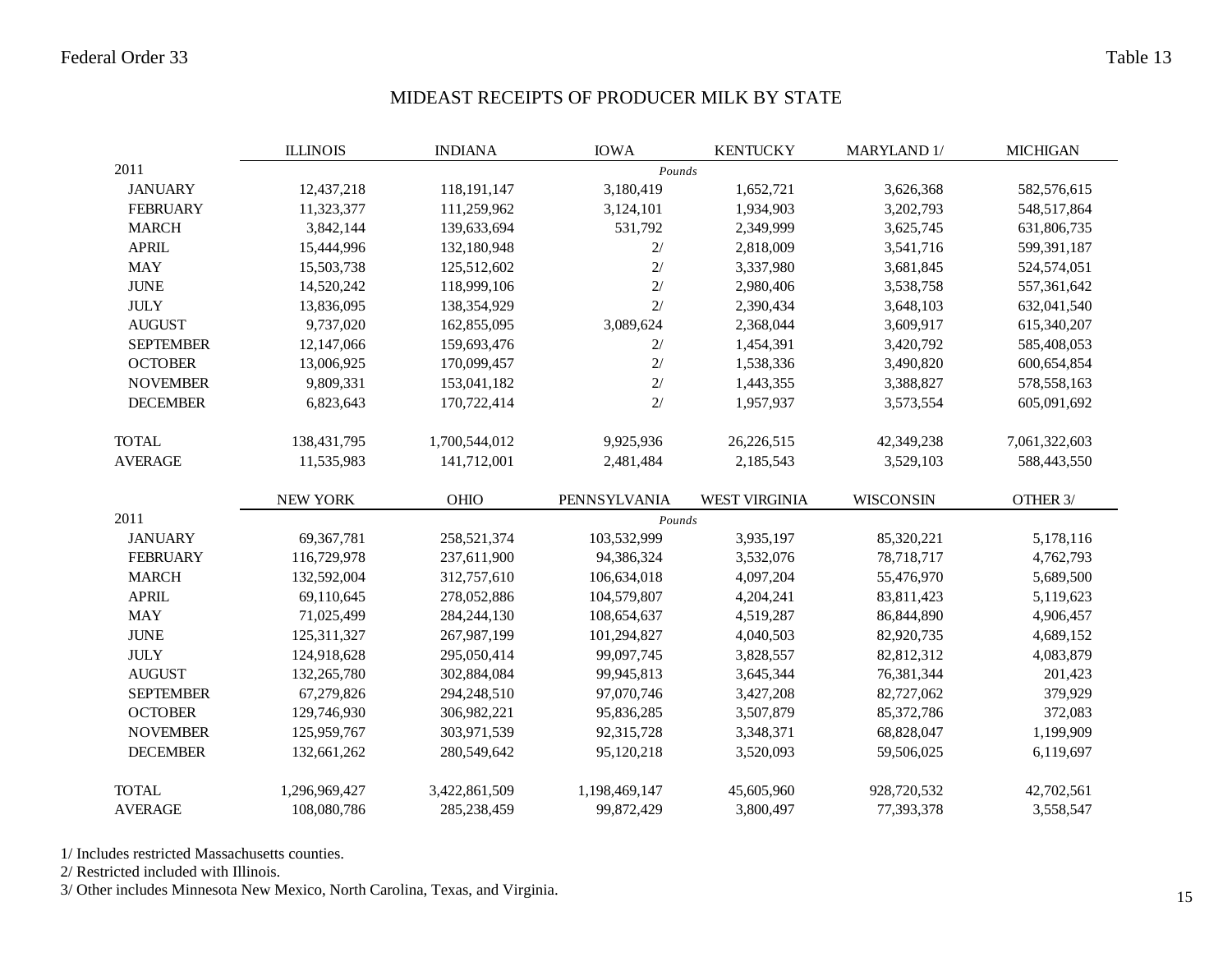#### MIDEAST NUMBER OF PRODUCERS BY STATE

|                  | <b>ILLINOIS</b> | <b>INDIANA</b> | <b>IOWA</b>      | <b>KENTUCKY</b>      | MARYLAND 1/ | <b>MICHIGAN</b> |
|------------------|-----------------|----------------|------------------|----------------------|-------------|-----------------|
| 2011             |                 |                |                  |                      |             |                 |
| <b>JANUARY</b>   | 51              | 1,107          | $\boldsymbol{7}$ | 43                   | 43          | 1,799           |
| <b>FEBRUARY</b>  | 51              | 1,093          | $\,8\,$          | $40\,$               | 38          | 1,800           |
| <b>MARCH</b>     | 60              | 1,110          | 40               | 46                   | 42          | 1,799           |
| <b>APRIL</b>     | 51              | 1,071          | 2/               | 54                   | 42          | 1,791           |
| <b>MAY</b>       | 50              | 1,070          | 2/               | 57                   | 44          | 1,789           |
| <b>JUNE</b>      | 50              | 1,060          | 2/               | 56                   | 44          | 1,787           |
| $\rm JULY$       | 50              | 1,101          | 2/               | 54                   | 44          | 1,795           |
| <b>AUGUST</b>    | 36              | 1,106          | 17               | 71                   | 43          | 1,784           |
| <b>SEPTEMBER</b> | 35              | 1,114          | 2/               | $30\,$               | 43          | 1,780           |
| <b>OCTOBER</b>   | 37              | 1,111          | 2/               | 50                   | 43          | 1,775           |
| <b>NOVEMBER</b>  | 37              | 1,114          | 2/               | 37                   | 42          | 1,773           |
| <b>DECEMBER</b>  | $38\,$          | 1,117          | 2/               | 45                   | 39          | 1,767           |
| <b>AVERAGE</b>   | $46\,$          | 1,098          | $18\,$           | 49                   | $42\,$      | 1,787           |
|                  | <b>NEW YORK</b> | OHIO           | PENNSYLVANIA     | <b>WEST VIRGINIA</b> | WISCONSIN   | OTHER 3/        |
| 2011             |                 |                |                  |                      |             |                 |
| <b>JANUARY</b>   | 330             | 2,041          | 1,025            | 56                   | 167         | $25\,$          |
| <b>FEBRUARY</b>  | 331             | 2,003          | 1,013            | 53                   | 187         | 25              |
| <b>MARCH</b>     | 331             | 2,116          | 1,040            | 56                   | 339         | 31              |
| <b>APRIL</b>     | 330             | 2,147          | 1,010            | 55                   | 168         | 11              |
| <b>MAY</b>       | 327             | 2,155          | 1,001            | 55                   | 157         | 12              |
| <b>JUNE</b>      | 324             | 2,165          | 1,058            | 55                   | 163         | 14              |
| $\rm JULY$       | 319             | 2,134          | 994              | 54                   | 187         | 16              |
| <b>AUGUST</b>    | 343             | 2,097          | 999              | 56                   | 147         | 4               |
| <b>SEPTEMBER</b> | 337             | 2,100          | 1,035            | 55                   | 149         | 7               |
| <b>OCTOBER</b>   | 338             | 2,102          | 991              | 54                   | 144         | 6               |
| <b>NOVEMBER</b>  | 337             | 2,073          | 987              | 54                   | 143         | 12              |
| <b>DECEMBER</b>  | 334             | 2,020          | 969              | 53                   | 127         | 27              |
| <b>AVERAGE</b>   | 332             | 2,096          | 1,010            | 55                   | 173         | 16              |

1/ Includes restricted Massachusetts counties.

2/ Restricted included with Illinois.

3/ Other includes Minnesota New Mexico, North Carolina, Texas, and Virginia.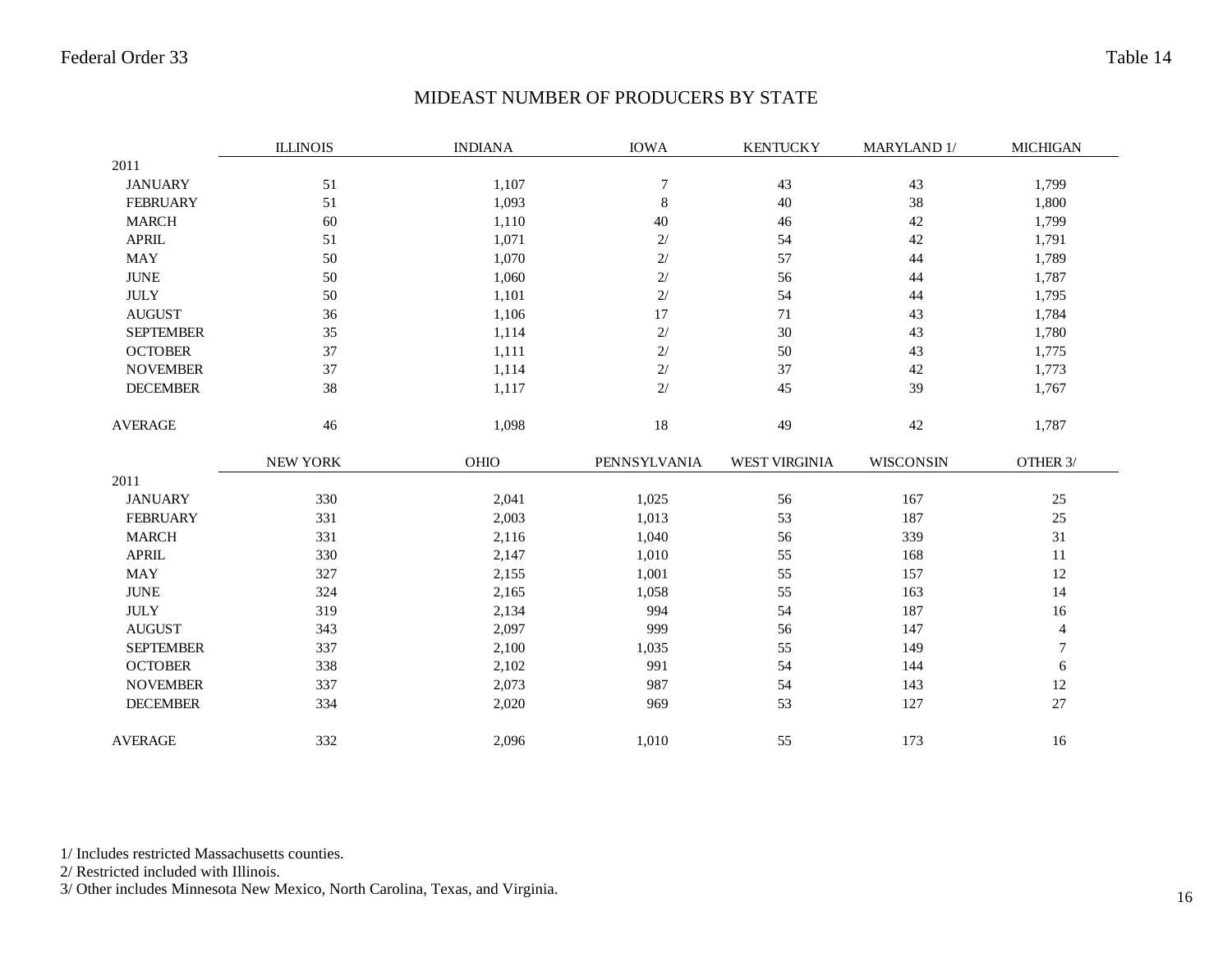#### MIDEAST PRODUCER MILK PER PRODUCER BY STATE

|                  | <b>ILLINOIS</b> | <b>INDIANA</b> | <b>IOWA</b>  | <b>KENTUCKY</b>      | MARYLAND 1/      | <b>MICHIGAN</b> |
|------------------|-----------------|----------------|--------------|----------------------|------------------|-----------------|
| 2011             |                 |                |              | Pounds               |                  |                 |
| <b>JANUARY</b>   | 243,867         | 106,767        | 454,346      | 38,435               | 84,334           | 323,834         |
| <b>FEBRUARY</b>  | 222,027         | 101,793        | 390,513      | 48,373               | 84,284           | 304,732         |
| <b>MARCH</b>     | 64,036          | 125,796        | 13,295       | 51,087               | 86,327           | 351,199         |
| <b>APRIL</b>     | 302,843         | 123,418        | 2/           | 52,185               | 84,327           | 334,668         |
| <b>MAY</b>       | 310,075         | 117,301        | 2/           | 58,561               | 83,678           | 293,222         |
| <b>JUNE</b>      | 290,405         | 112,263        | 2/           | 53,222               | 80,426           | 311,898         |
| <b>JULY</b>      | 276,722         | 125,663        | 2/           | 44,267               | 82,911           | 352,112         |
| <b>AUGUST</b>    | 270,473         | 147,247        | 181,743      | 33,353               | 83,952           | 344,922         |
| <b>SEPTEMBER</b> | 347,059         | 143,351        | $2/$         | 48,480               | 79,553           | 328,881         |
| <b>OCTOBER</b>   | 351,539         | 153,105        | $2/$         | 30,767               | 81,182           | 338,397         |
| <b>NOVEMBER</b>  | 265,117         | 137,380        | 2/           | 39,010               | 80,686           | 326,316         |
| <b>DECEMBER</b>  | 179,570         | 152,840        | 2/           | 43,510               | 91,630           | 342,440         |
| <b>AVERAGE</b>   | 260,311         | 128,910        | 259,974      | 45,104               | 83,608           | 329,385         |
|                  | <b>NEW YORK</b> | OHIO           | PENNSYLVANIA | <b>WEST VIRGINIA</b> | <b>WISCONSIN</b> | OTHER 3/        |
| 2011             |                 |                |              | Pounds               |                  |                 |
| <b>JANUARY</b>   | 210,205         | 126,664        | 101,008      | 70,271               | 510,900          | 207,125         |
| <b>FEBRUARY</b>  | 352,659         | 118,628        | 93,175       | 66,643               | 420,956          | 190,512         |
| <b>MARCH</b>     | 400,580         | 147,806        | 102,533      | 73,164               | 163,649          | 183,532         |
| <b>APRIL</b>     | 209,426         | 129,508        | 103,544      | 76,441               | 498,878          | 465,420         |
| <b>MAY</b>       | 217,203         | 131,900        | 108,546      | 82,169               | 553,152          | 408,871         |
| <b>JUNE</b>      | 386,763         | 123,782        | 95,742       | 73,464               | 508,716          | 334,939         |
| <b>JULY</b>      | 391,594         | 138,262        | 99,696       | 70,899               | 442,847          | 255,242         |
| <b>AUGUST</b>    | 385,615         | 144,437        | 100,046      | 65,095               | 519,601          | 50,356          |
| <b>SEPTEMBER</b> | 199,643         | 140,118        | 93,788       | 62,313               | 555,215          | 54,276          |
| <b>OCTOBER</b>   | 383,867         | 146,043        | 96,707       | 64,961               | 592,867          | 62,014          |
| <b>NOVEMBER</b>  | 373,768         | 146,634        | 93,532       | 62,007               | 481,315          | 99,992          |
| <b>DECEMBER</b>  | 397,189         | 138,886        | 98,163       | 66,417               | 468,551          | 226,655         |
| <b>AVERAGE</b>   | 325,709         | 136,056        | 98,873       | 69,487               | 476,387          | 211,578         |

1/ Includes restricted Massachusetts counties.

2/ Restricted included with Illinois.

3/ Other includes Minnesota New Mexico, North Carolina, Texas, and Virginia.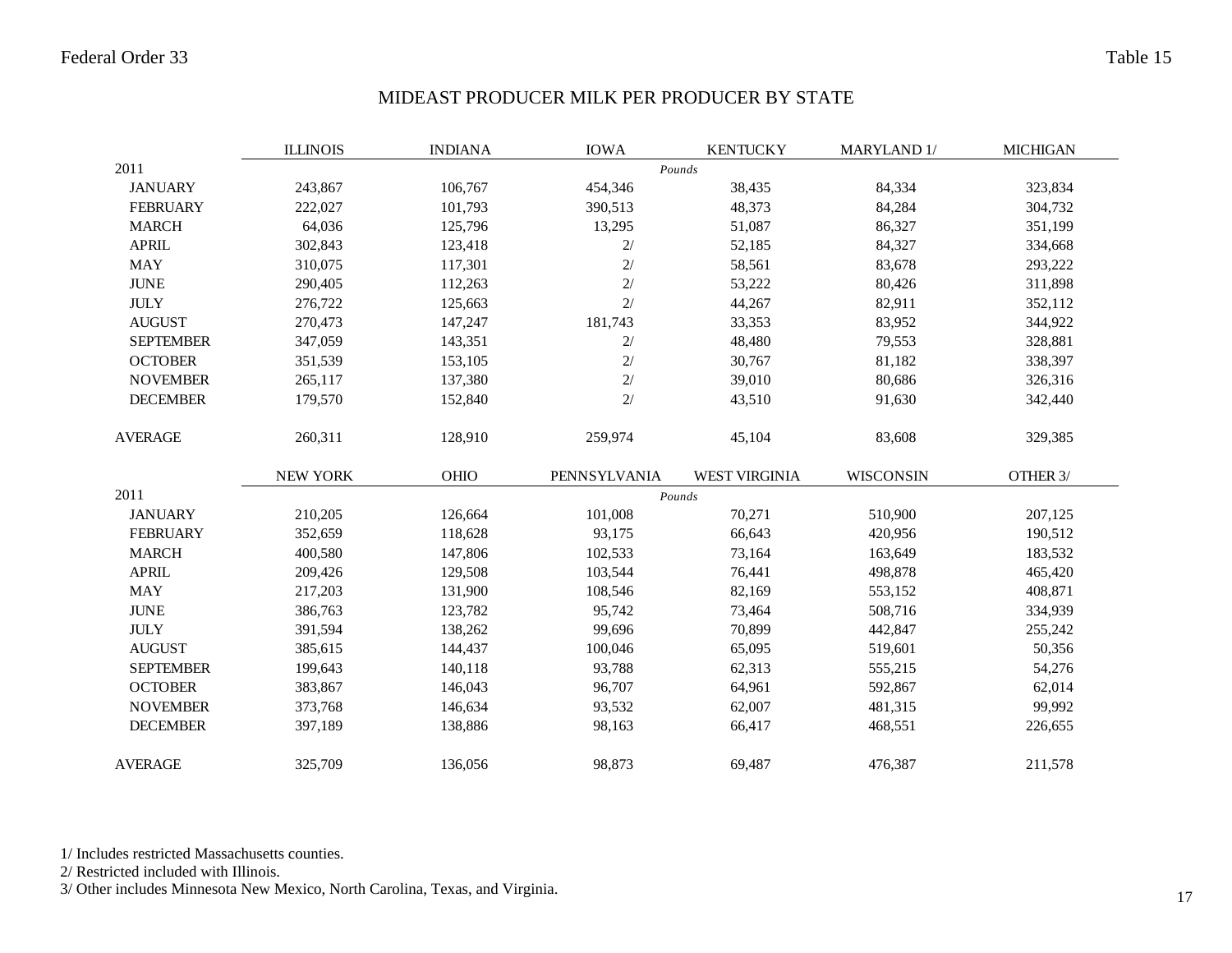May 2011

December 2011

|          |                  | Producer         |                  | Producer                 |                  |
|----------|------------------|------------------|------------------|--------------------------|------------------|
|          |                  | Count            | Pounds           | Count                    | Pounds           |
| Illinois | Carroll          | $\overline{4}$   | 551,089          | $\boldsymbol{0}$         | $\boldsymbol{0}$ |
|          | Champaign        | ${\bf R}$        | $\mathbf R$      | ${\bf R}$                | $\mathbf R$      |
|          | DeKalb           | $\mathbf R$      | $\mathbb{R}$     | $\mathbf R$              | $\mathbf R$      |
|          | Grundy           | $\mathbf R$      | $\mathbf R$      | $\mathbf R$              | $\mathbf R$      |
|          | Iroquois         | 5                | 549,418          | 5                        | 457,323          |
|          | Jo Daviess       | 16               | 4,133,259        | 12                       | 221,382          |
|          | Kankakee         | 3                | 389,507          | 3                        | 229,907          |
|          | Piatt            | $\boldsymbol{0}$ | $\boldsymbol{0}$ | $\mathbf R$              | $\mathbf R$      |
|          | Rock Island      | $\mathbf R$      | ${\bf R}$        | $\boldsymbol{0}$         | $\boldsymbol{0}$ |
|          | Sangamon         | $\mathbf R$      | $\mathbf R$      | $\mathbf R$              | $\mathbf R$      |
|          | Stephenson       | 5                | 3,978,751        | 3                        | 282,563          |
|          | Vermilion        | $\mathbf R$      | $\mathbf R$      | $\mathbf R$              | $\mathbf R$      |
|          | Whiteside        | $\mathbf R$      | $\mathbf R$      | $\boldsymbol{0}$         | $\boldsymbol{0}$ |
|          | Will             | $\boldsymbol{7}$ | 797,176          | $\overline{7}$           | 427,580          |
|          | Miscellaneous 1/ | 10               | 5,104,538        | $\,8\,$                  | 5,204,888        |
| Total    |                  | 50               | 15,503,738       | 38                       | 6,823,643        |
| Indiana  | Adams            | 32               | 4,902,174        | 32                       | 6,235,667        |
|          | Allen            | 33               | 2,786,821        | 34                       | 3,028,654        |
|          | Bartholomew      | 6                | 181,701          | 8                        | 215,004          |
|          | Benton           | $\mathbf R$      | $\mathbf R$      | $\mathbf R$              | $\mathbf R$      |
|          | Boone            | 3                | 307,036          | 3                        | 221,068          |
|          | Carroll          | ${\bf R}$        | $\mathbf R$      | 3                        | 65,407           |
|          | Cass             | 3                | 2,218,048        | $\mathbf R$              | $\mathbf R$      |
|          | Clay             | 3                | 1,319,962        | $\overline{\mathcal{A}}$ | 1,002,129        |
|          | Clinton          | $\mathbf R$      | $\mathbf R$      | $\mathbf R$              | $\mathbb{R}$     |
|          | <b>Daviess</b>   | $\mathbf R$      | $\mathbf R$      | $\mathbf R$              | $\mathbf R$      |
|          | Dearborn         | $\mathbf R$      | ${\bf R}$        | 3                        | 243,706          |
|          | Decatur          | 3                | 126,973          | 4                        | 1,363,230        |
|          | DeKalb           | 12               | 2,961,103        | 12                       | 3,027,031        |
|          | Delaware         | 5                | 555,693          | 5                        | 560,645          |
|          | Elkhart          | 189              | 20,840,121       | 211                      | 26,935,293       |
|          | Fayette          | $\mathbf R$      | $\mathbb{R}$     | $\mathbf R$              | $\mathbf R$      |
|          | Fountain         | $\mathbf R$      | ${\bf R}$        | ${\bf R}$                | $\mathbf R$      |
|          | Franklin         | 4                | 61,062           | $\overline{4}$           | 567,370          |
|          | Fulton           | $30\,$           | 4,201,768        | 29                       | 4,105,591        |
|          | Grant            | ${\bf R}$        | $\mathbf R$      | ${\bf R}$                | $\mathbf R$      |
|          | Hamilton         | ${\bf R}$        | ${\bf R}$        | ${\bf R}$                | $\mathbf R$      |
|          | Hancock          | $\mathbf R$      | $\mathbf R$      | ${\bf R}$                | $\mathbf R$      |
|          | Hendricks        | ${\bf R}$        | ${\bf R}$        | ${\bf R}$                | ${\bf R}$        |

R: Restricted data included with 'Miscellaneous.'

1/ Includes restricted Iowa counties.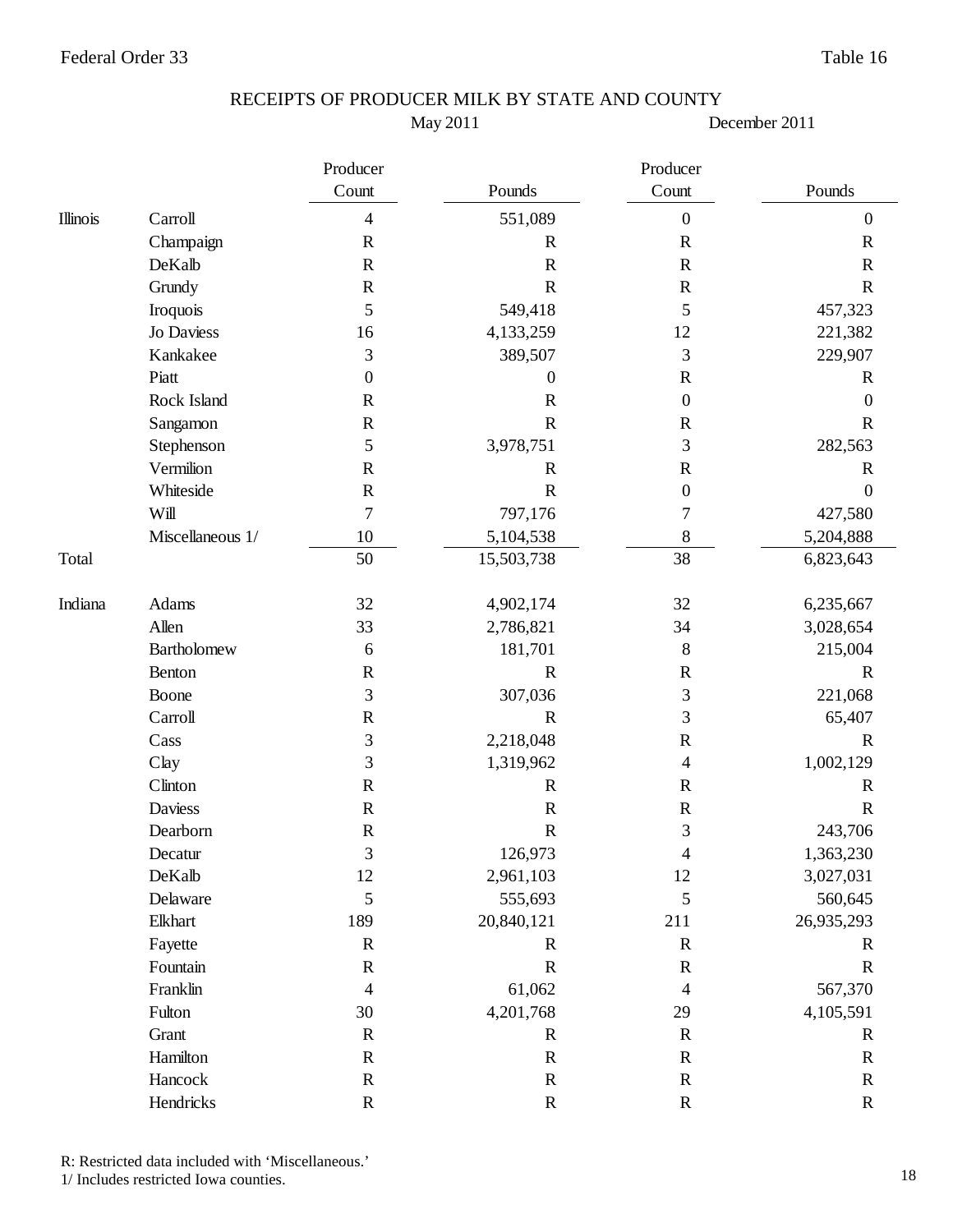May 2011

|          |                 | Producer         |                  | Producer       |             |
|----------|-----------------|------------------|------------------|----------------|-------------|
|          |                 | Count            | Pounds           | Count          | Pounds      |
| IN cont. | Henry           | 9                | 2,205,962        | 8              | 4,170,186   |
|          | Howard          | 10               | 685,439          | 9              | 508,288     |
|          | Huntington      | 11               | 1,310,697        | 12             | 1,967,406   |
|          | Jackson         | $10\,$           | 661,886          | 12             | 806,618     |
|          | Jasper          | $\mathbf R$      | $\mathbf R$      | $\mathbf R$    | $\mathbf R$ |
|          | Jay             | 14               | 1,587,075        | 12             | 2,148,324   |
|          | Jefferson       | 3                | 372,228          | 5              | 431,994     |
|          | <b>Jennings</b> | $\boldsymbol{0}$ | $\boldsymbol{0}$ | $\mathbf R$    | $\mathbf R$ |
|          | Johnson         | $\mathbf R$      | $\mathbf R$      | ${\bf R}$      | $\mathbf R$ |
|          | Kosciusko       | 33               | 7,957,214        | 34             | 8,010,952   |
|          | LaGrange        | 252              | 7,216,178        | 268            | 11,299,601  |
|          | Lake            | 4                | 649,812          | 4              | 324,375     |
|          | LaPorte         | 19               | 6,398,776        | 15             | 4,936,673   |
|          | Lawrence        | $\boldsymbol{0}$ | $\boldsymbol{0}$ | $\mathbf R$    | $\mathbf R$ |
|          | Madison         | $\mathbf R$      | $\mathbf R$      | $\mathbf R$    | $\mathbf R$ |
|          | Marshall        | 60               | 14,106,003       | 57             | 13,081,920  |
|          | Martin          | $\mathbf R$      | $\mathbb{R}$     | $\mathbf R$    | $\mathbf R$ |
|          | Miami           | $10\,$           | 1,300,140        | 9              | 1,179,261   |
|          | Monroe          | $\boldsymbol{0}$ | $\boldsymbol{0}$ | ${\bf R}$      | $\mathbf R$ |
|          | Montgomery      | 6                | 462,162          | 6              | 384,879     |
|          | Morgan          | 3                | 140,979          | $\mathfrak{Z}$ | 529,851     |
|          | Newton          | ${\bf R}$        | $\mathbf R$      | 3              | 29,771,664  |
|          | Noble           | 42               | 4,046,388        | 38             | 4,201,991   |
|          | Ohio            | $\boldsymbol{0}$ | $\boldsymbol{0}$ | $\mathbf R$    | $\mathbf R$ |
|          | Owen            | ${\bf R}$        | $\mathbf R$      | ${\bf R}$      | $\mathbf R$ |
|          | Parke           | 36               | 2,322,432        | 36             | 1,939,500   |
|          | Porter          | 4                | 602,360          | 5              | 742,109     |
|          | Posey           | $\boldsymbol{0}$ | $\boldsymbol{0}$ | ${\bf R}$      | $\mathbf R$ |
|          | Pulaski         | 8                | 2,027,338        | 6              | 1,088,204   |
|          | Putnam          | ${\bf R}$        | ${\bf R}$        | ${\bf R}$      | $\mathbf R$ |
|          | Randolph        | $10\,$           | 2,883,561        | 10             | 3,707,870   |
|          | <b>Ripley</b>   | $\boldsymbol{0}$ | $\boldsymbol{0}$ | 4              | 223,576     |
|          | Rush            | 10               | 389,269          | 9              | 918,376     |
|          | Shelby          | $\sqrt{6}$       | 366,612          | 8              | 913,458     |
|          | St. Joseph      | 17               | 2,130,428        | 19             | 2,212,520   |
|          | <b>Starke</b>   | $\mathbf R$      | $\mathbf R$      | $\mathbf R$    | $\mathbf R$ |
|          | Steuben         | 21               | 3,105,475        | 18             | 3,378,818   |
|          | Switzerland     | ${\bf R}$        | $\mathbf R$      | 8              | 309,065     |
|          | Tippecanoe      | ${\bf R}$        | ${\bf R}$        | $\mathbf R$    | $\mathbf R$ |
|          | Tipton          | ${\bf R}$        | ${\bf R}$        | ${\bf R}$      | $\mathbf R$ |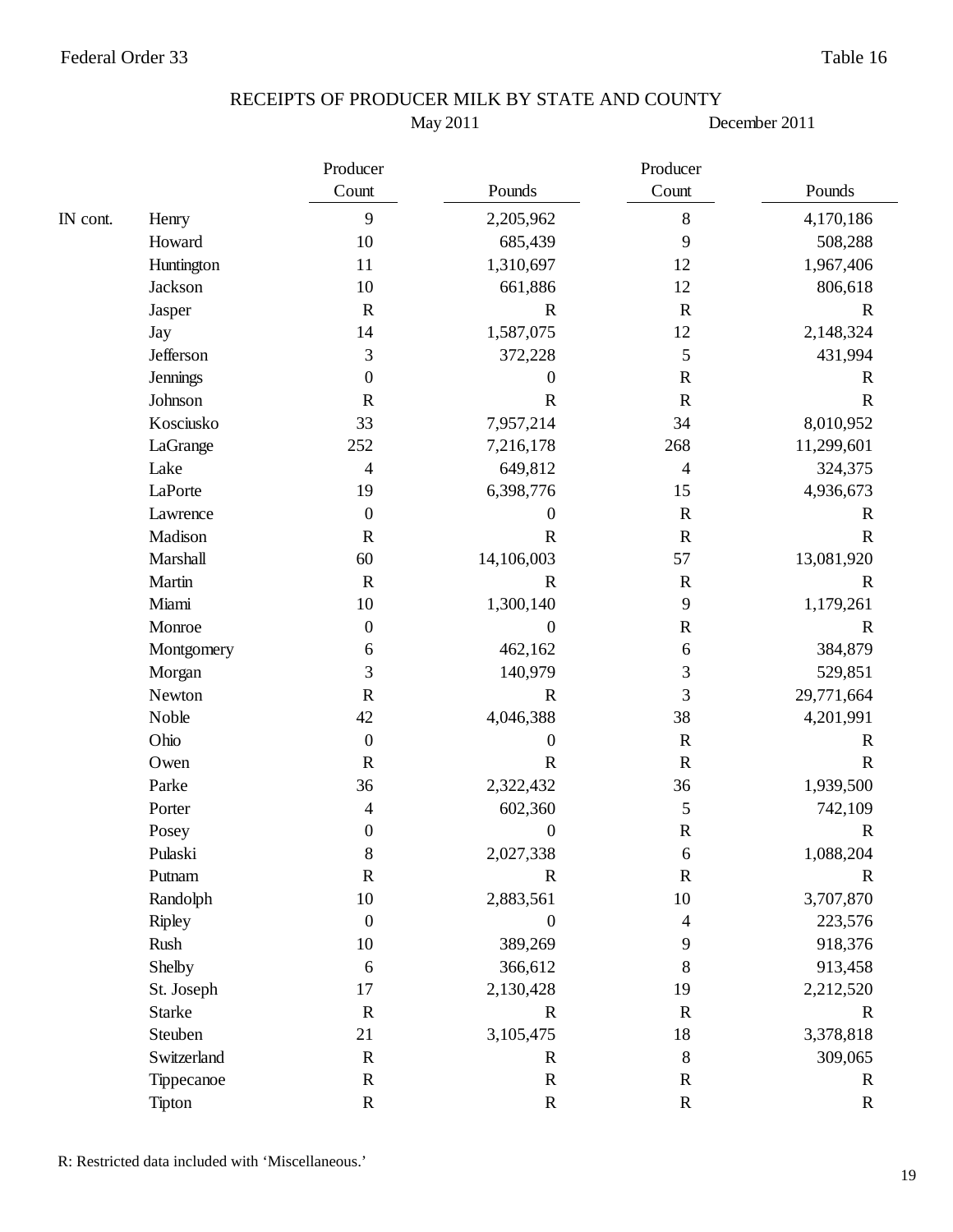May 2011

December 2011

|          |                | Producer         |                  | Producer                 |                  |
|----------|----------------|------------------|------------------|--------------------------|------------------|
|          |                | Count            | Pounds           | Count                    | Pounds           |
| IN cont. | Union          | ${\bf R}$        | $\mathbf R$      | ${\bf R}$                | $\mathbf R$      |
|          | Vigo           | $\mathbf R$      | $\mathbf R$      | ${\bf R}$                | $\mathbf R$      |
|          | Wabash         | 16               | 1,736,584        | 16                       | 1,990,453        |
|          | Washington     | $\boldsymbol{0}$ | 0                | 3                        | 21,365           |
|          | Wayne          | 66               | 3,422,490        | 64                       | 5,556,394        |
|          | Wells          | 15               | 3,883,710        | 13                       | 4,400,011        |
|          | White          | $\overline{4}$   | 549,294          | 3                        | 356,197          |
|          | Whitley        | 15               | 2,538,527        | 11                       | 1,440,988        |
|          | Miscellaneous  | 33               | 9,991,121        | 37                       | 10,198,732       |
| Total    |                | 1,070            | 125,512,602      | 1,117                    | 170,722,414      |
| Kentucky | Adair          | $\mathbf R$      | $\mathbf R$      | $\mathbf R$              | $\mathbf R$      |
|          | <b>Bath</b>    | ${\bf R}$        | $\mathbf R$      | $\boldsymbol{0}$         | $\boldsymbol{0}$ |
|          | <b>Bracken</b> | 5                | 226,063          | $\mathbf R$              | $\mathbf R$      |
|          | Carter         | ${\bf R}$        | ${\bf R}$        | ${\bf R}$                | $\mathbf R$      |
|          | Christian      | 6                | 292,979          | 4                        | 38,559           |
|          | Fleming        | 14               | 741,932          | 9                        | 580,786          |
|          | Gallatin       | $\boldsymbol{0}$ | $\boldsymbol{0}$ | $\mathbf R$              | $\mathbf R$      |
|          | Hart           | 3                | 63,068           | $\mathbf R$              | $\mathbf R$      |
|          | Kenton         | ${\bf R}$        | $\mathbf R$      | $\mathbf R$              | $\mathbf R$      |
|          | Lewis          | 5                | 368,414          | 5                        | 322,669          |
|          | Mason          | 10               | 717,960          | 8                        | 412,032          |
|          | Monroe         | ${\bf R}$        | $\mathbf R$      | $\boldsymbol{0}$         | $\boldsymbol{0}$ |
|          | Shelby         | $\boldsymbol{0}$ | $\boldsymbol{0}$ | 7                        | 111,698          |
|          | Todd           | 4                | 268,186          | 5                        | 196,314          |
|          | Trigg          | 4                | 239,174          | $\boldsymbol{0}$         | $\boldsymbol{0}$ |
|          | Miscellaneous  | 6                | 420,204          | 7                        | 295,879          |
| Total    |                | 57               | 3,337,980        | 45                       | 1,957,937        |
|          |                |                  |                  |                          |                  |
| Maryland | Garrett 2/     | 44               | 3,681,845        | 39                       | 3,573,554        |
| Total    |                | 44               | 3,681,845        | 39                       | 3,573,554        |
| Michigan | Alcona         | 11               | 2,260,276        | 11                       | 2,324,874        |
|          | Alger          | 5                | 379,517          | $\overline{\mathcal{A}}$ | 181,757          |
|          | Allegan        | 74               | 31,215,222       | 72                       | 22,066,357       |
|          | Alpena         | 37               | 5,402,127        | 37                       | 5,038,964        |
|          | Antrim         | $\overline{4}$   | 1,154,997        | $\overline{\mathcal{A}}$ | 1,019,489        |
|          | Arenac         | 24               | 5,583,397        | 26                       | 7,705,427        |
|          | Baraga         | 5                | 484,738          | $\sqrt{5}$               | 447,675          |

R: Restricted data included with 'Miscellaneous.'

2/ Includes restricted Maryland and Massachusetts counties.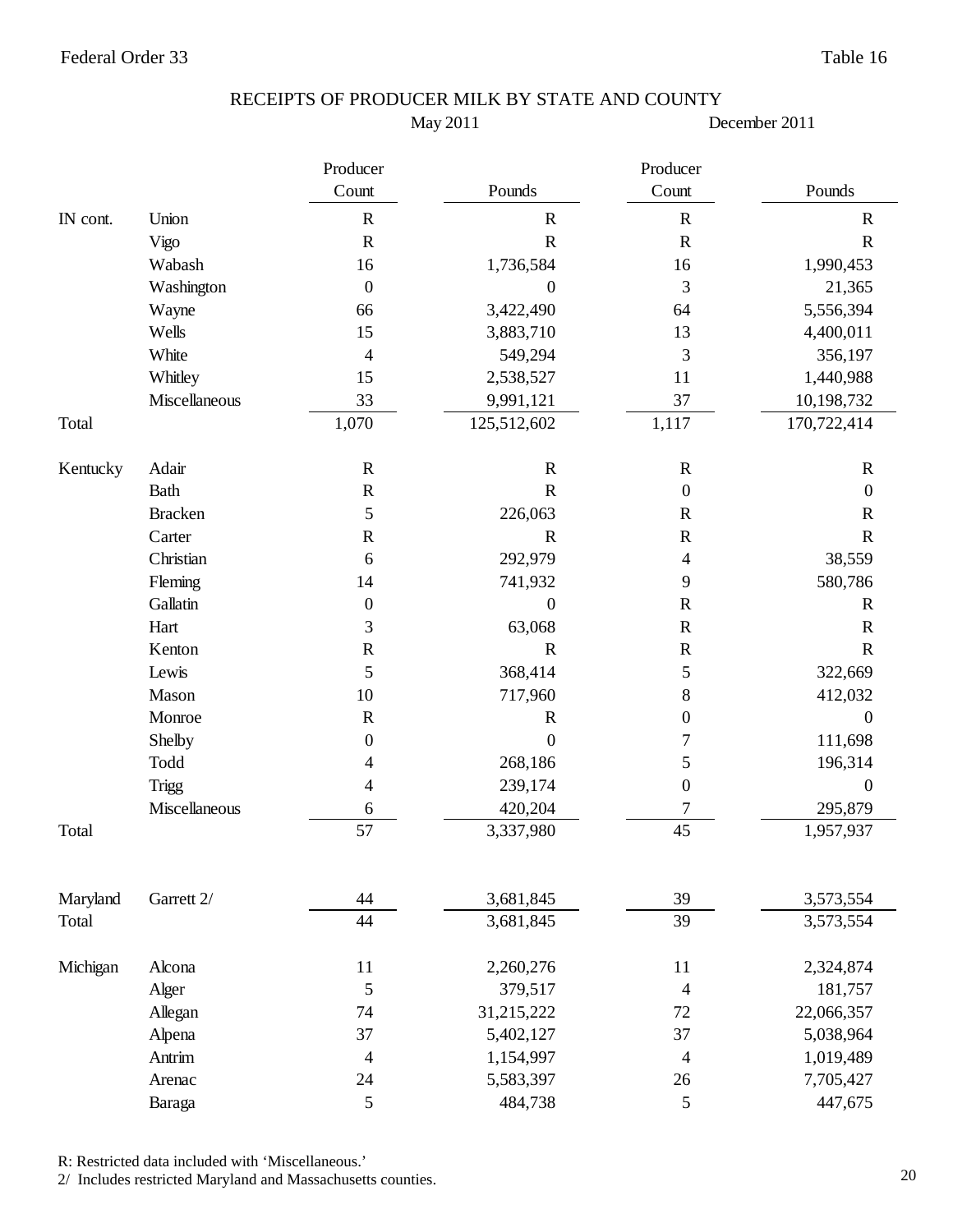May 2011

|          |                       | Producer         |             | Producer                 |             |
|----------|-----------------------|------------------|-------------|--------------------------|-------------|
|          |                       | Count            | Pounds      | Count                    | Pounds      |
| MI cont. | <b>Barry</b>          | 35               | 26,470,378  | 37                       | 26,308,148  |
|          | <b>Bay</b>            | 10               | 2,108,311   | 10                       | 1,960,363   |
|          | Berrien               | 11               | 1,825,307   | 11                       | 2,723,598   |
|          | <b>Branch</b>         | 25               | 2,421,298   | 24                       | 5,065,320   |
|          | Calhoun               | $22\,$           | 8,900,342   | 22                       | 8,664,715   |
|          | Cass                  | $\boldsymbol{7}$ | 259,210     | $\boldsymbol{7}$         | 227,412     |
|          | Charlevoix            | 5                | 995,855     | 5                        | 923,285     |
|          | Cheboygan             | 6                | 1,141,481   | 6                        | 1,055,657   |
|          | Chippewa              | 10               | 1,097,527   | 10                       | 440,841     |
|          | Clare                 | 31               | 5,661,454   | 29                       | 5,018,873   |
|          | Clinton               | 68               | 34,661,457  | 67                       | 58,750,829  |
|          | Delta                 | 13               | 1,067,285   | 12                       | 439,076     |
|          | Dickinson             | 5                | 638,283     | 5                        | 39,584      |
|          | Eaton                 | 29               | 2,775,116   | 30                       | 2,613,695   |
|          | Emmet                 | 5                | 543,069     | 5                        | 523,947     |
|          | Genesee               | 10               | 2,258,448   | 10                       | 2,310,442   |
|          | Gladwin               | 13               | 1,420,316   | 12                       | 1,400,614   |
|          | <b>Grand Traverse</b> | 5                | 409,086     | 5                        | 385,811     |
|          | Gratiot               | 35               | 25,144,362  | 37                       | 48,523,001  |
|          | Hillsdale             | 40               | 5,017,133   | 41                       | 9,031,586   |
|          | Houghton              | $\mathbf R$      | $\mathbf R$ | $\mathbf R$              | $\mathbf R$ |
|          | Huron                 | 98               | 45,078,449  | 95                       | 61,594,541  |
|          | Ingham                | 31               | 8,433,148   | 32                       | 9,071,202   |
|          | Ionia                 | 55               | 15,899,080  | 55                       | 24,590,373  |
|          | Iosco                 | 18               | 3,470,993   | 19                       | 4,148,501   |
|          | Isabella              | 44               | 13,447,197  | 42                       | 12,993,391  |
|          | Jackson               | 23               | 6,555,188   | 24                       | 5,345,781   |
|          | Kalamazoo             | $\overline{7}$   | 10,591,236  | $\overline{7}$           | 10,675,575  |
|          | Kalkaska              | $\mathbf R$      | R           | $\boldsymbol{0}$         | $\theta$    |
|          | Kent                  | 45               | 16,404,729  | 43                       | 16,023,645  |
|          | Lake                  | $\mathbf R$      | $\mathbf R$ | $\mathbf R$              | $\mathbf R$ |
|          | Lapeer                | 41               | 4,034,824   | 38                       | 4,055,144   |
|          | Leelanau              | $\overline{4}$   | 213,250     | $\overline{\mathcal{A}}$ | 121,516     |
|          | Lenawee               | 32               | 18,562,597  | 29                       | 16,463,540  |
|          | Livingston            | 16               | 4,062,958   | 16                       | 3,625,011   |
|          | Mackinac              | 5                | 1,305,647   | 5                        | 1,008,283   |
|          | Macomb                | 10               | 183,101     | 10                       | 576,160     |
|          | Marquette             | 3                | 281,751     | $\mathbf R$              | $\mathbf R$ |
|          | Mason                 | 21               | 4,555,017   | 21                       | 4,433,025   |
|          | Mecosta               | 30               | 5,749,926   | 29                       | 5,469,544   |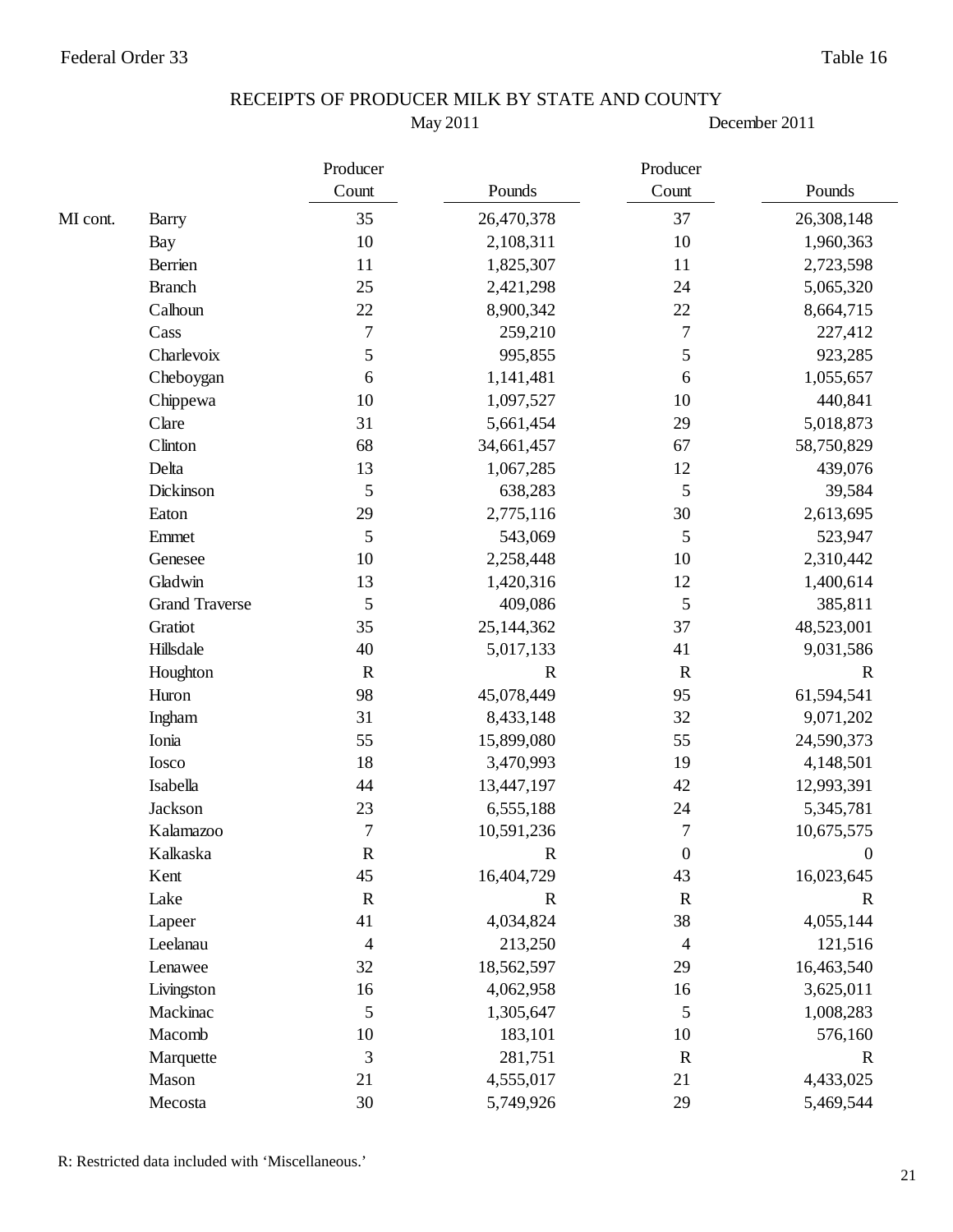May 2011

|           |                | Producer                 | Producer         |                  |                  |  |
|-----------|----------------|--------------------------|------------------|------------------|------------------|--|
|           |                | Count                    | Pounds           | Count            | Pounds           |  |
| MI cont.  | Menominee      | 21                       | 4,861,179        | 21               | 875,160          |  |
|           | Midland        | $\mathbb{R}$             | $\mathbf R$      | $\mathbf R$      | $\mathbf R$      |  |
|           | Missaukee      | 47                       | 28,939,998       | 47               | 27,946,237       |  |
|           | Monroe         | 5                        | 858,428          | 5                | 820,773          |  |
|           | Montcalm       | 65                       | 14,669,472       | 64               | 15,772,365       |  |
|           | Montmorency    | $8\,$                    | 1,251,863        | $\,8\,$          | 1,321,151        |  |
|           | Muskegon       | 22                       | 5,218,369        | 22               | 10,482,399       |  |
|           | Newaygo        | 68                       | 15,076,196       | 67               | 15,505,692       |  |
|           | Oakland        | ${\bf R}$                | $\mathbb{R}$     | ${\bf R}$        | $\mathbf R$      |  |
|           | Oceana         | 10                       | 1,211,317        | 10               | 1,065,447        |  |
|           | Ogemaw         | 42                       | 11,681,336       | 43               | 12,430,265       |  |
|           | Ontonagon      | $\mathbf R$              | $\mathbf R$      | $\mathbf R$      | $\mathbf R$      |  |
|           | Osceola        | 53                       | 13,192,856       | 54               | 13,196,688       |  |
|           | Oscoda         | 14                       | 753,599          | 14               | 964,594          |  |
|           | Ottawa         | 69                       | 29,365,799       | 71               | 27,877,931       |  |
|           | Presque Isle   | 9                        | 1,509,157        | $\overline{7}$   | 1,362,871        |  |
|           | Saginaw        | 22                       | 4,731,980        | 22               | 4,667,570        |  |
|           | Sanilac        | 135                      | 28,354,748       | 134              | 39,139,630       |  |
|           | Schoolcraft    | $\mathbf R$              | $\mathbf R$      | $\mathbf R$      | $\mathbf R$      |  |
|           | Shiawassee     | 19                       | 5,077,732        | 18               | 5,264,695        |  |
|           | St. Clair      | 16                       | 1,478,543        | 15               | 2,153,256        |  |
|           | St. Joseph     | 30                       | 2,992,961        | 29               | 3,270,189        |  |
|           | Tuscola        | 41                       | 10,982,062       | 39               | 12,429,837       |  |
|           | Van Buren      | 13                       | 6,080,853        | 13               | 5,442,170        |  |
|           | Washtenaw      | 27                       | 4,188,656        | 26               | 3,905,221        |  |
|           | Wayne          | $\mathbf R$              | $\mathbf R$      | $\mathbf R$      | $\mathbf R$      |  |
|           | Wexford        | 12                       | 846,784          | 12               | 946,103          |  |
|           | Miscellaneous  | 13                       | 1,125,080        | 13               | 2,864,876        |  |
| Total     |                | 1,789                    | 524,574,051      | 1,767            | 605,091,692      |  |
| Minnesota | Becker         | $\mathbf R$              | $\mathbf R$      | $\mathbf R$      | $\mathbf R$      |  |
|           | Morrison       | ${\bf R}$                | ${\bf R}$        | $\boldsymbol{0}$ | $\boldsymbol{0}$ |  |
|           | Otter Tail     | $\mathbf R$              | ${\bf R}$        | $\mathbf R$      | $\mathbf R$      |  |
|           | <b>Stearns</b> | 4                        | 190,687          | 6                | 120,741          |  |
|           | Todd           | 0                        | $\boldsymbol{0}$ | 5                | 53,844           |  |
|           | Winona         | 0                        | $\boldsymbol{0}$ | $\mathbf R$      | $\mathbf R$      |  |
|           | Wright         | $\mathbf R$              | $\mathbf R$      | $\boldsymbol{0}$ | $\boldsymbol{0}$ |  |
|           | Miscellaneous  | $\overline{\mathcal{L}}$ | 236,182          | 3                | 283,402          |  |
| Total     |                | 8                        | 426,869          | 14               | 457,987          |  |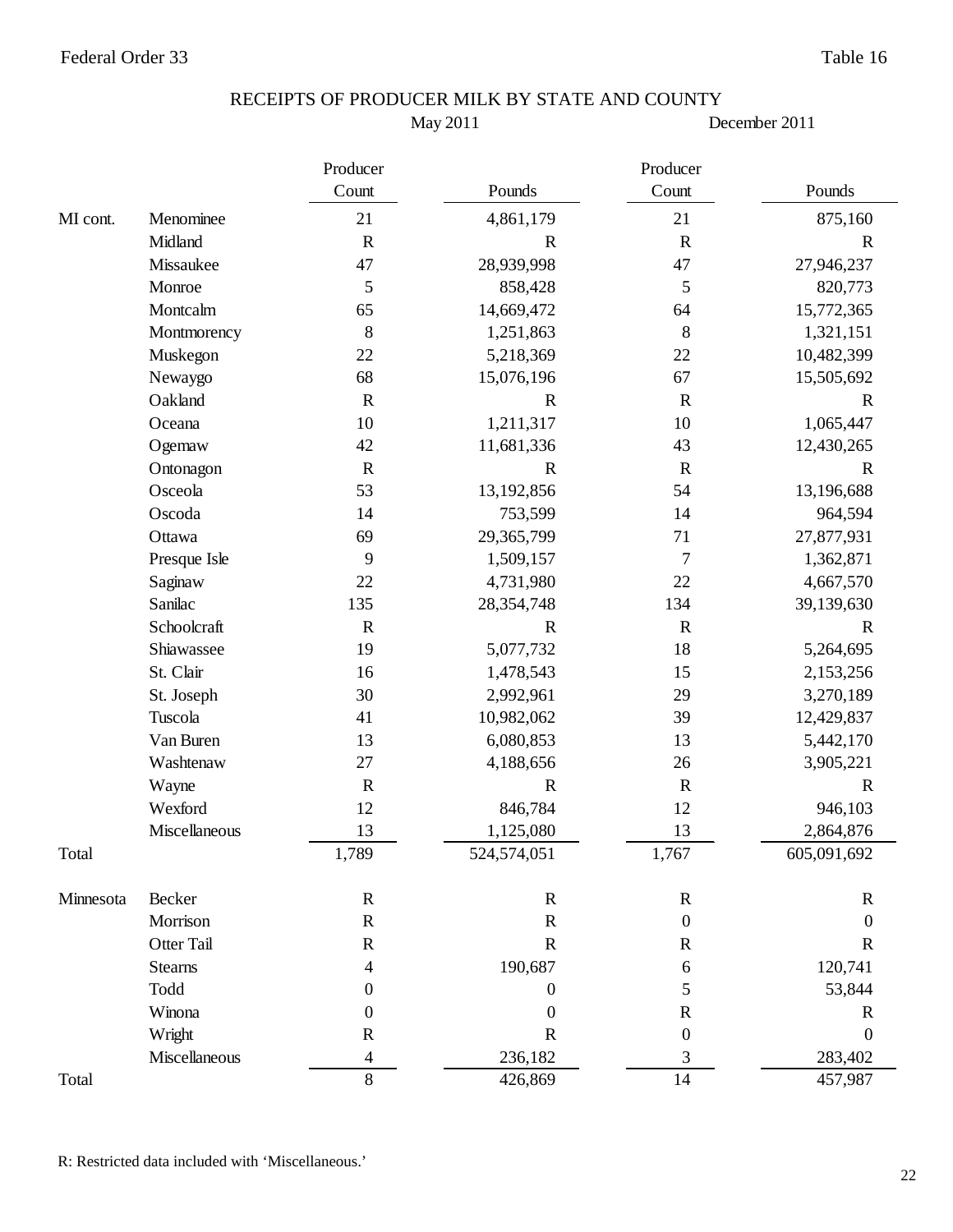May 2011

|          |               | Producer         |                  | Producer         |              |
|----------|---------------|------------------|------------------|------------------|--------------|
|          |               | Count            | Pounds           | Count            | Pounds       |
| New York | Allegany      | $\mathbb{R}$     | $\mathbf R$      | $\mathbf R$      | $\mathbf R$  |
|          | Cattaraugus   | $72\,$           | 16,408,324       | 69               | 16,792,115   |
|          | Chautauqua    | 194              | 27,974,158       | 182              | 25,606,264   |
|          | Cortland      | $\boldsymbol{0}$ | $\boldsymbol{0}$ | ${\bf R}$        | $\mathbf R$  |
|          | Erie          | 12               | 4,876,813        | 12               | 5,150,036    |
|          | Genesee       | 5                | 5,206,950        | $\boldsymbol{7}$ | 9,544,495    |
|          | Livingston    | 10               | 6,844,431        | 21               | 21,093,706   |
|          | Madison       | ${\bf R}$        | $\mathbf R$      | ${\bf R}$        | $\mathbb{R}$ |
|          | Monroe        | $\mathbb{R}$     | $\mathbf R$      | $\mathbf R$      | $\mathbf R$  |
|          | Ontario       | $\mathbf R$      | ${\bf R}$        | ${\bf R}$        | $\mathbf R$  |
|          | Orleans       | ${\bf R}$        | ${\bf R}$        | ${\bf R}$        | $\mathbf R$  |
|          | Schoharie     | $\mathbf R$      | $\mathbf R$      | $\mathbf R$      | $\mathbf R$  |
|          | Steuben       | $\boldsymbol{0}$ | $\boldsymbol{0}$ | ${\bf R}$        | $\mathbf R$  |
|          | Wyoming       | $28\,$           | 7,286,062        | 32               | 46,522,568   |
|          | Yates         | $\boldsymbol{0}$ | $\overline{0}$   | $\mathbf R$      | $\mathbf R$  |
|          | Miscellaneous | 6                | 2,428,761        | 11               | 7,952,078    |
| Total    |               | 327              | 71,025,499       | 334              | 132,661,262  |
| Ohio     | Adams         | 29               | 1,072,040        | 18               | 835,607      |
|          | Allen         | 4                | 773,438          | 4                | 1,480,192    |
|          | Ashland       | 54               | 10,440,247       | 50               | 6,488,252    |
|          | Ashtabula     | 52               | 7,386,016        | 43               | 7,710,125    |
|          | Athens        | 16               | 1,226,485        | 15               | 790,003      |
|          | Auglaize      | 52               | 3,716,384        | 50               | 6,812,712    |
|          | Belmont       | 23               | 1,579,201        | 21               | 1,279,812    |
|          | <b>Brown</b>  | $\,8\,$          | 419,897          | 7                | 465,111      |
|          | <b>Butler</b> | 6                | 215,754          | 5                | 234,033      |
|          | Carroll       | 33               | 2,396,355        | 30               | 1,254,437    |
|          | Champaign     | 15               | 1,588,647        | 15               | 1,726,294    |
|          | Clark         | 5                | 483,323          | 5                | 7,309,319    |
|          | Clermont      | 3                | 54,361           | ${\bf R}$        | $\mathbf R$  |
|          | Clinton       | 6                | 335,729          | 5                | 291,514      |
|          | Columbiana    | 86               | 13,517,330       | 82               | 9,422,023    |
|          | Coshocton     | 31               | 2,930,665        | 29               | 2,456,024    |
|          | Crawford      | 10               | 2,362,733        | $10\,$           | 1,269,669    |
|          | Darke         | 54               | 7,380,416        | 52               | 11,427,162   |
|          | Defiance      | 11               | 5,146,877        | 12               | 7,898,482    |
|          | Delaware      | $\sqrt{6}$       | 426,438          | 6                | 349,879      |
|          | Erie          | 3                | 223,695          | 3                | 185,901      |
|          | Fairfield     | 13               | 1,010,297        | 12               | 397,264      |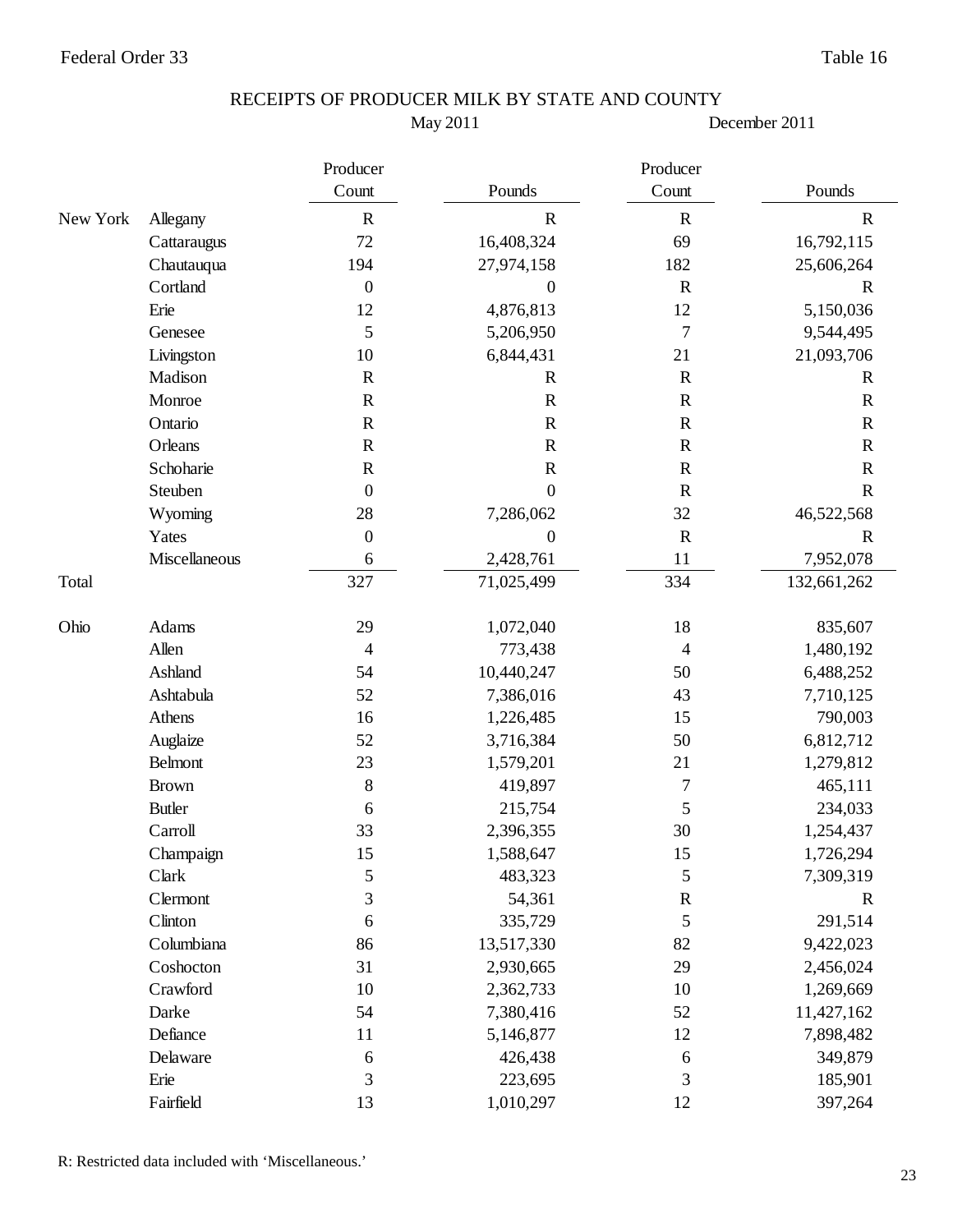May 2011

|          |            | Producer    |             | Producer    |             |
|----------|------------|-------------|-------------|-------------|-------------|
|          |            | Count       | Pounds      | Count       | Pounds      |
| OH cont. | Fayette    | 3           | 411,241     | 3           | 554,090     |
|          | Franklin   | ${\bf R}$   | $\mathbf R$ | ${\bf R}$   | $\mathbf R$ |
|          | Fulton     | 9           | 2,160,018   | 10          | 3,555,146   |
|          | Gallia     | 11          | 610,930     | 10          | 550,094     |
|          | Geauga     | 63          | 4,834,266   | 59          | 2,601,723   |
|          | Greene     | 6           | 256,889     | 5           | 771,762     |
|          | Guernsey   | $10\,$      | 719,003     | 10          | 592,940     |
|          | Hamilton   | $\mathbf R$ | $\mathbf R$ | $\mathbf R$ | $\mathbf R$ |
|          | Hancock    | 5           | 1,501,503   | 5           | 1,543,445   |
|          | Hardin     | 11          | 5,060,942   | 12          | 4,000,211   |
|          | Harrison   | $10\,$      | 849,892     | 12          | 610,597     |
|          | Henry      | 9           | 1,626,480   | 9           | 2,484,936   |
|          | Highland   | 27          | 1,617,893   | 25          | 1,446,611   |
|          | Hocking    | $\mathbf R$ | $\mathbf R$ | $\mathbf R$ | $\mathbf R$ |
|          | Holmes     | 173         | 16,207,036  | 148         | 8,645,178   |
|          | Huron      | 50          | 5,852,619   | 47          | 2,871,993   |
|          | Jackson    | 6           | 190,597     | 6           | 125,130     |
|          | Jefferson  | 12          | 1,107,097   | 10          | 969,432     |
|          | Knox       | 38          | 7,406,097   | 38          | 5,676,441   |
|          | Lake       | ${\bf R}$   | $\mathbf R$ | $\mathbf R$ | $\mathbf R$ |
|          | Lawrence   | $\mathbf R$ | $\mathbf R$ | $\mathbf R$ | $\mathbf R$ |
|          | Licking    | 18          | 2,991,436   | 17          | 2,329,316   |
|          | Logan      | 40          | 3,312,829   | 37          | 3,799,045   |
|          | Lorain     | 24          | 2,298,425   | 21          | 1,295,683   |
|          | Madison    | 11          | 1,393,020   | 13          | 11,891,782  |
|          | Mahoning   | 34          | 8,377,791   | 32          | 7,651,489   |
|          | Marion     | 6           | 1,247,849   | $\tau$      | 4,527,374   |
|          | Medina     | 25          | 3,335,987   | 24          | 2,060,649   |
|          | Meigs      | 8           | 943,013     | 8           | 750,433     |
|          | Mercer     | 123         | 16,458,010  | 118         | 32,519,498  |
|          | Miami      | $10\,$      | 1,228,322   | 10          | 1,265,085   |
|          | Monroe     | 17          | 1,235,615   | 15          | 983,093     |
|          | Montgomery | 4           | 297,278     | 4           | 302,280     |
|          | Morgan     | 6           | 1,408,396   | 6           | 1,238,481   |
|          | Morrow     | $10\,$      | 3,237,722   | 9           | 3,002,789   |
|          | Muskingum  | 19          | 1,545,340   | 18          | 1,144,989   |
|          | Noble      | ${\bf R}$   | ${\bf R}$   | ${\bf R}$   | $\mathbf R$ |
|          | Ottawa     | ${\bf R}$   | $\mathbf R$ | ${\bf R}$   | $\mathbf R$ |
|          | Paulding   | $\,$ 8 $\,$ | 10,547,652  | $\, 8$      | 15,122,168  |
|          | Perry      | 3           | 370,276     | 3           | 391,750     |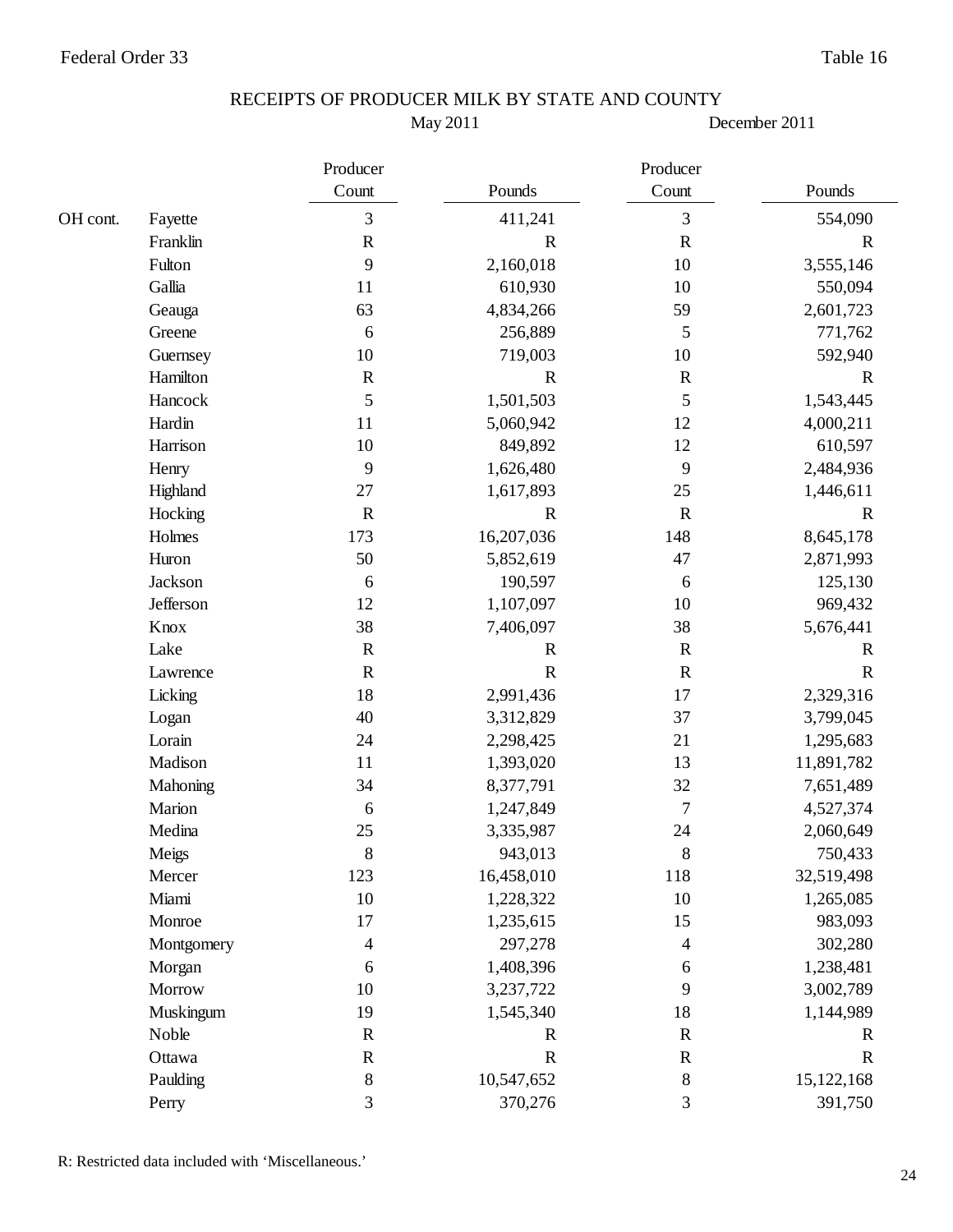May 2011

December 2011

|                    |               | Producer                 | Producer      |                          |              |
|--------------------|---------------|--------------------------|---------------|--------------------------|--------------|
|                    |               | Count                    | Pounds        | Count                    | Pounds       |
| OH cont.           | Pickaway      | 7                        | 2,467,369     | $\tau$                   | 2,763,275    |
|                    | Pike          | 11                       | 1,051,609     | 11                       | 809,190      |
|                    | Portage       | 16                       | 1,406,330     | 14                       | 833,058      |
|                    | Preble        | 14                       | 916,614       | 11                       | 899,596      |
|                    | Putnam        | 21                       | 3,640,197     | 20                       | 4,297,633    |
|                    | Richland      | 111                      | 11,876,749    | 114                      | 5,909,271    |
|                    | Ross          | $\,8\,$                  | 574,054       | 9                        | 456,587      |
|                    | Sandusky      | 11                       | 953,092       | 11                       | 790,896      |
|                    | Scioto        | $\overline{\mathcal{L}}$ | 453,943       | 4                        | 378,500      |
|                    | Seneca        | 10                       | 1,378,397     | 9                        | 916,214      |
|                    | Shelby        | 58                       | 5,265,127     | 58                       | 8,927,563    |
|                    | <b>Stark</b>  | 80                       | 10,887,906    | 80                       | 4,879,149    |
|                    | Summit        | $\mathbf R$              | $\mathbf R$   | $\mathbf R$              | $\mathbf R$  |
|                    | Trumbull      | 39                       | 5,435,512     | 37                       | 3,080,901    |
|                    | Tuscarawas    | 130                      | 10,035,385    | 110                      | 6,346,852    |
|                    | Union         | 9                        | 1,348,096     | 9                        | 1,203,543    |
|                    | Van Wert      | $\overline{7}$           | 1,588,841     | $\overline{7}$           | 2,336,853    |
|                    | Vinton        | ${\bf R}$                | $\mathbb{R}$  | $\mathbf R$              | $\mathbf R$  |
|                    | Warren        | $\mathbf R$              | $\mathbb{R}$  | $\mathbf R$              | $\mathbf R$  |
|                    | Washington    | 21                       | 3,771,998     | 21                       | 3,065,286    |
|                    | Wayne         | 236                      | 39,782,793    | 222                      | 24,480,940   |
|                    | Williams      | 5                        | 1,452,904     | 5                        | 6,282,112    |
|                    | Wood          | $\sqrt{6}$               | 2,516,574     | $\overline{\mathcal{A}}$ | 2,865,948    |
|                    | Wyandot       | $\overline{7}$           | 778,858       | $\overline{7}$           | 694,302      |
|                    | Miscellaneous | 15                       | 1,333,990     | 17                       | 972,525      |
| Total              |               | 2,155                    | 284, 244, 130 | 2,020                    | 280,549,642  |
| Pennsylvania Adams |               | $\mathbf R$              | $\mathbf R$   | $\mathbf R$              | $\mathbf R$  |
|                    | Allegheny     | $\mathbf R$              | $\mathbf R$   | R                        | $\mathbf R$  |
|                    | Armstrong     | 33                       | 4,580,654     | 33                       | 4,543,644    |
|                    | Beaver        | 29                       | 2,239,113     | 29                       | 2,168,891    |
|                    | Bedford       | $\mathbf R$              | $\mathbb{R}$  | $\mathbf R$              | $\mathbb{R}$ |
|                    | Blair         | $\mathbf R$              | $\mathbb{R}$  | $\mathbf R$              | $\mathbf R$  |
|                    | <b>Butler</b> | 40                       | 4,283,098     | 39                       | 3,897,216    |
|                    | Cambria       | $11\,$                   | 1,596,000     | 11                       | 1,452,999    |
|                    | Cameron       | $\mathbf R$              | $\mathbf R$   | $\mathbf R$              | $\mathbf R$  |
|                    | Centre        | 10                       | 811,496       | 14                       | 739,293      |
|                    | Clarion       | 35                       | 4,583,417     | 35                       | 4,094,470    |
|                    | Clearfield    | 16                       | 1,415,502     | 16                       | 1,226,572    |
|                    | Clinton       | $\sqrt{5}$               | 353,405       | $\sqrt{6}$               | 126,741      |

R: Restricted data included with 'Miscellaneous.'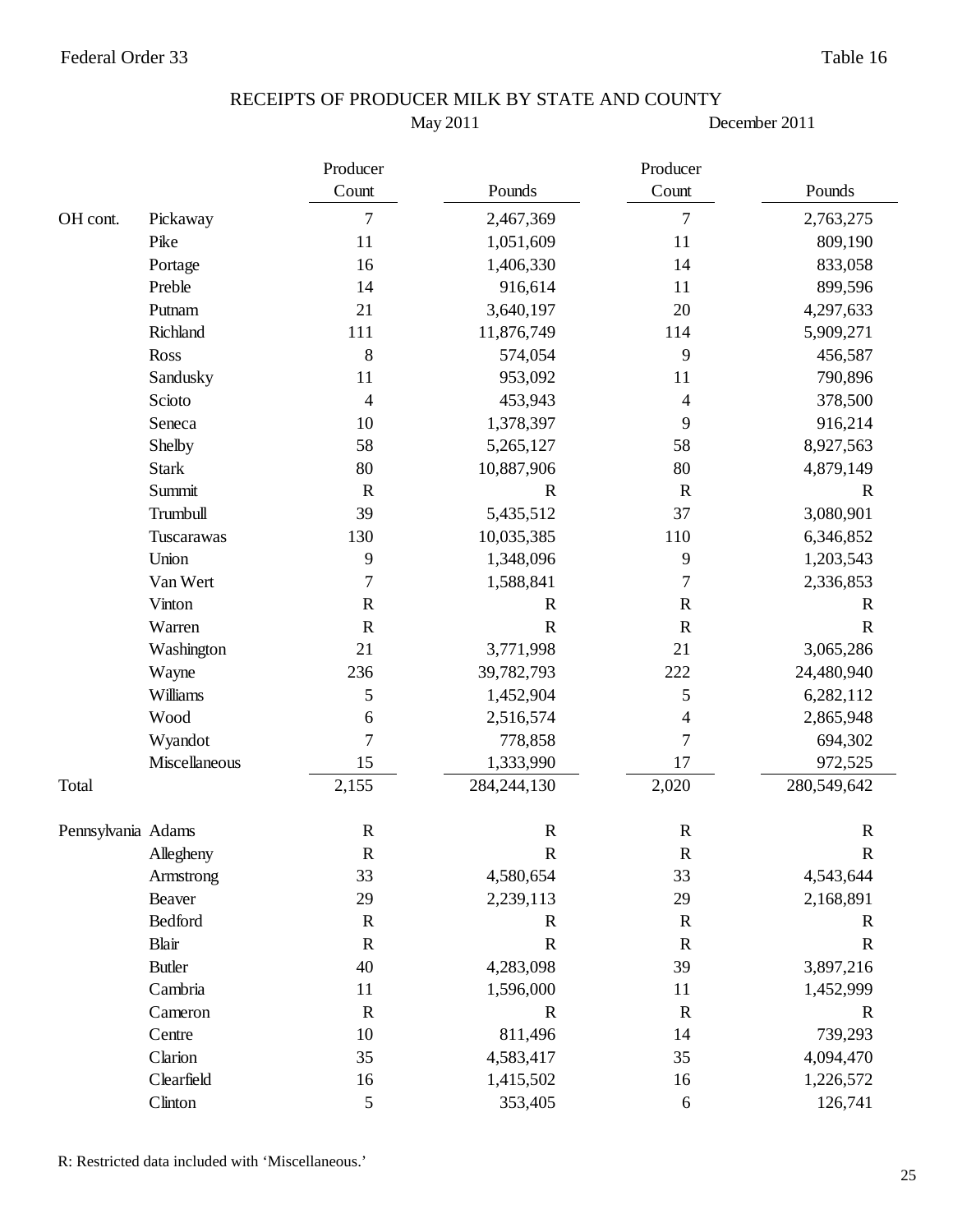May 2011

December 2011

|           |                | Producer                 |                  | Producer         |                  |
|-----------|----------------|--------------------------|------------------|------------------|------------------|
|           |                | Count                    | Pounds           | Count            | Pounds           |
| PA cont.  | Crawford       | 169                      | 21,292,875       | 161              | 17,830,405       |
|           | Elk            | $\,8\,$                  | 482,420          | $\,8\,$          | 457,110          |
|           | Erie           | 93                       | 7,817,208        | 90               | 6,686,279        |
|           | Fayette        | 30                       | 3,293,874        | 30               | 2,767,378        |
|           | Forest         | 3                        | 215,394          | 3                | 208,579          |
|           | Franklin       | ${\bf R}$                | $\mathbf R$      | $\mathbf R$      | $\mathbf R$      |
|           | Greene         | $\overline{\mathcal{A}}$ | 399,240          | 3                | 365,504          |
|           | Huntingdon     | 3                        | 116,138          | 3                | 59,001           |
|           | Indiana        | 64                       | 8,685,649        | 61               | 7,936,857        |
|           | Jefferson      | 34                       | 2,611,763        | 33               | 2,218,137        |
|           | Juniata        | ${\bf R}$                | $\mathbf R$      | $\mathbf R$      | $\mathbb{R}$     |
|           | Lawrence       | 50                       | 6,766,519        | 44               | 6,101,305        |
|           | McKean         | $\mathbf R$              | $\mathbf R$      | $\mathbf R$      | $\mathbb{R}$     |
|           | Mercer         | 89                       | 9,994,545        | 87               | 8,161,243        |
|           | Northumberland | ${\bf R}$                | $\mathbf R$      | ${\bf R}$        | $\mathbf R$      |
|           | Schuylkill     | 6                        | 43,598           | 5                | 253,070          |
|           | Somerset       | 106                      | 9,170,472        | 103              | 8,174,721        |
|           | Venango        | 12                       | 1,421,040        | $\,8\,$          | 1,257,745        |
|           | Warren         | 44                       | 5,257,348        | 42               | 4,134,774        |
|           | Washington     | 33                       | 3,293,250        | 32               | 3,073,235        |
|           | Westmoreland   | 64                       | 7,085,122        | 62               | 6,358,174        |
|           | Miscellaneous  | 10                       | 845,497          | 11               | 826,875          |
| Total     |                | 1,001                    | 108,654,637      | 969              | 95,120,218       |
| Virginia  | Miscellaneous  | 4                        | 4,479,588        | 5                | 4,197,258        |
| Total     |                | $\overline{4}$           | 4,479,588        | $\overline{5}$   | 4,197,258        |
| Wisconsin | <b>Brown</b>   | 3                        | 264,175          | 3                | 4,282,401        |
|           | Calumet        | $\mathsf{R}$             | $\mathbf R$      | $\boldsymbol{0}$ | $\Omega$         |
|           | Chippewa       | $\boldsymbol{0}$         | $\boldsymbol{0}$ | $\,$ 8 $\,$      | 1,336,409        |
|           | Clark          | ${\bf R}$                | ${\bf R}$        | $12\,$           | 3,808,991        |
|           | Dane           | 55                       | 8,987,597        | 26               | 334,733          |
|           | Dodge          | 3                        | 86,322           | $\mathfrak{Z}$   | 45,660           |
|           | Florence       | ${\bf R}$                | ${\bf R}$        | ${\bf R}$        | $\mathbf R$      |
|           | Fond du Lac    | $\overline{\mathcal{A}}$ | 11,609,329       | $\mathfrak{Z}$   | 11,385,968       |
|           | Grant          | $\boldsymbol{0}$         | $\boldsymbol{0}$ | 8                | 78,550           |
|           | Green          | 11                       | 2,335,609        | 9                | 192,874          |
|           | Iowa           | $\,8\,$                  | 1,322,314        | 5                | 82,387           |
|           | Jackson        | $\mathbf R$              | $\mathbf R$      | $\boldsymbol{0}$ | $\boldsymbol{0}$ |
|           | Lafayette      | $\mathbf R$              | $\mathbf R$      | $\mathbf R$      | $\mathbf R$      |

R: Restricted data included with 'Miscellaneous.'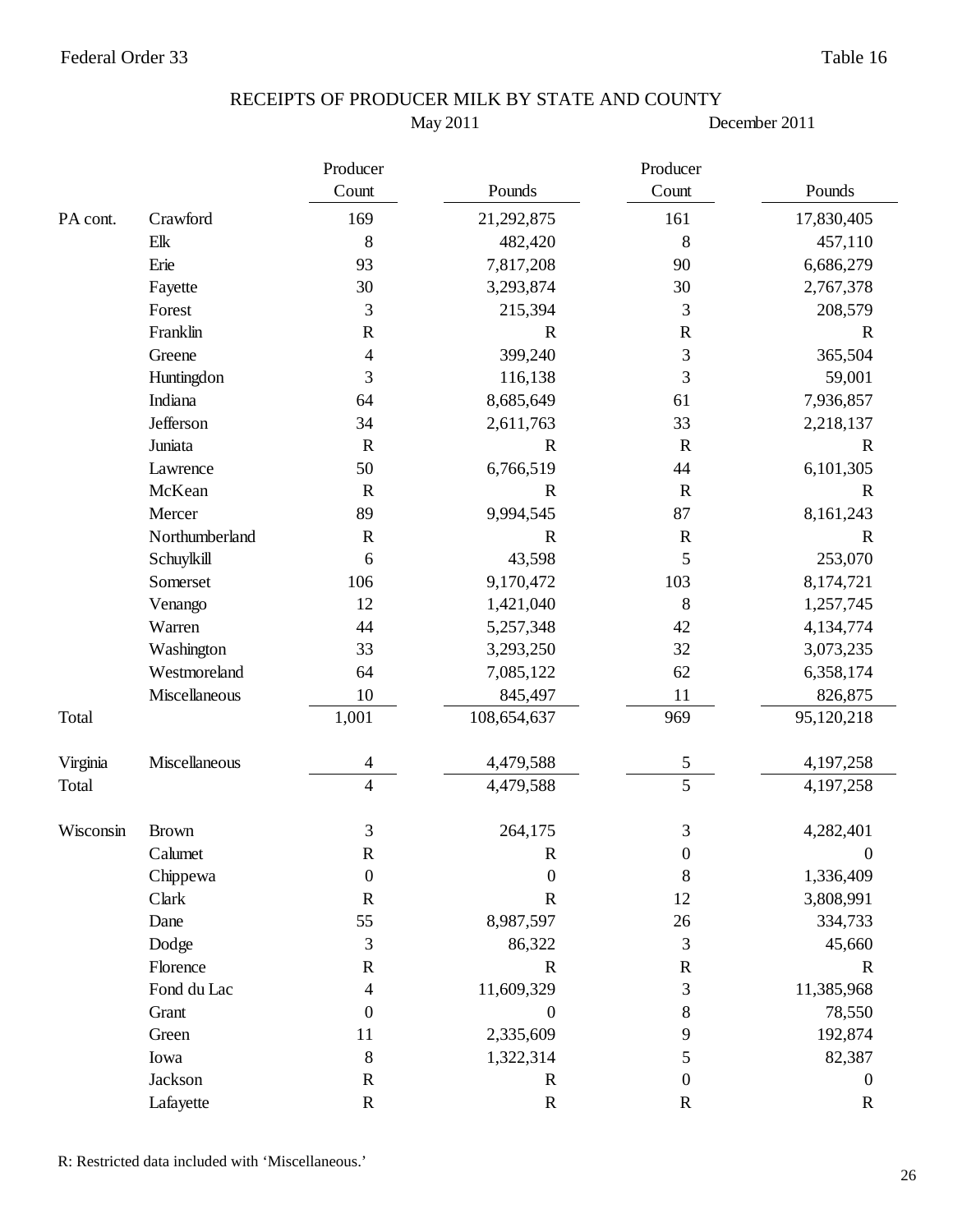May 2011

December 2011

|          |                       | Producer                 |                  | Producer         |                  |
|----------|-----------------------|--------------------------|------------------|------------------|------------------|
|          |                       | Count                    | Pounds           | Count            | Pounds           |
| WI cont. | Lincoln               | $\boldsymbol{0}$         | $\boldsymbol{0}$ | $\mathbf R$      | $\mathbf R$      |
|          | Marathon              | ${\bf R}$                | $\mathbf R$      | 14               | 1,293,141        |
|          | Marinette             | 5                        | 2,160,550        | 4                | 130,688          |
|          | Monroe                | 3                        | 6,060,670        | 0                | $\boldsymbol{0}$ |
|          | Outagamie             | 3                        | 25,552,948       | $\mathbf R$      | $\mathbf R$      |
|          | Ozaukee               | ${\bf R}$                | $\mathbf R$      | ${\bf R}$        | $\mathbf R$      |
|          | Pepin                 | ${\bf R}$                | $\mathbf R$      | $\boldsymbol{0}$ | $\boldsymbol{0}$ |
|          | Portage               | ${\bf R}$                | $\mathbf R$      | $\mathbf R$      | $\mathbf R$      |
|          | Price                 | ${\bf R}$                | ${\bf R}$        | ${\bf R}$        | ${\bf R}$        |
|          | Racine                | $\mathbf R$              | $\mathbf R$      | $\mathbf R$      | $\mathbf R$      |
|          | Richland              | 3                        | 1,507,477        | $\boldsymbol{0}$ | $\boldsymbol{0}$ |
|          | Rock                  | $\mathbb{R}$             | $\mathbf R$      | $\mathbf R$      | $\mathbf R$      |
|          | <b>Rusk</b>           | ${\bf R}$                | $\mathbf R$      | $\mathbf R$      | $\mathbf R$      |
|          | Sauk                  | 18                       | 6,343,274        | 3                | 1,505,415        |
|          | Shawano               | $\mathfrak{Z}$           | 24,748           | 4                | 6,155,661        |
|          | Sheboygan             | ${\bf R}$                | $\mathbf R$      | $\mathbf R$      | $\mathbf R$      |
|          | Taylor                | $\boldsymbol{0}$         | $\boldsymbol{0}$ | 4                | 284,777          |
|          | Trempealeau           | $\mathbf R$              | $\mathbf R$      | $\boldsymbol{0}$ | $\boldsymbol{0}$ |
|          | Vernon                | $\mathbb{R}$             | $\mathbf R$      | $\mathbf R$      | $\mathbf R$      |
|          | Washington            | 4                        | 110,412          | $\overline{4}$   | 110,176          |
|          | Wood                  | 11                       | 3,247,551        | $\mathbf R$      | $\mathbf R$      |
|          | Miscellaneous         | 23                       | 17,231,914       | 17               | 28,478,194       |
| Total    |                       | 157                      | 86,844,890       | 127              | 59,506,025       |
|          | West Virginia Barbour | 3                        | 116,290          | 3                | 57,588           |
|          | <b>Brooke</b>         | $\mathbb{R}$             | $\mathbf R$      | $\mathbf R$      | $\mathbb{R}$     |
|          | Grant                 | $\mathbf R$              | $\mathbf R$      | $\mathbf R$      | $\mathbf R$      |
|          | Greenbrier            | ${\bf R}$                | ${\bf R}$        | ${\bf R}$        | $\mathbf R$      |
|          | Hardy                 | $\mathbf R$              | $\mathbf R$      | $\mathbb{R}$     | $\mathsf{R}$     |
|          | Harrison              | $\mathbf R$              | $\mathbf R$      | $\mathbf R$      | $\mathbf R$      |
|          | Jackson               | $\overline{\mathcal{A}}$ | 364,905          | 4                | 244,739          |
|          | Marshall              | $\mathbf R$              | $\mathbf R$      | $\mathbf R$      | $\mathbf R$      |
|          | Mason                 | 12                       | 1,206,390        | 12               | 1,031,241        |
|          | Monongalia            | ${\bf R}$                | $\mathbf R$      | $\mathbf R$      | $\mathbf R$      |
|          | Ohio                  | $\sqrt{6}$               | 309,787          | 6                | 231,977          |
|          | Preston               | 10                       | 1,049,890        | 9                | 797,685          |
|          | Randolph              | ${\bf R}$                | $\mathbf R$      | ${\bf R}$        | $\mathbf R$      |
|          | Roane                 | ${\bf R}$                | ${\bf R}$        | ${\bf R}$        | $\mathbf R$      |
|          | Taylor                | $\mathfrak{Z}$           | 65,716           | 3                | 49,083           |
|          | Wetzel                | $\mathbf R$              | ${\bf R}$        | $\mathbf R$      | $\mathbf R$      |

R: Restricted data included with 'Miscellaneous.'